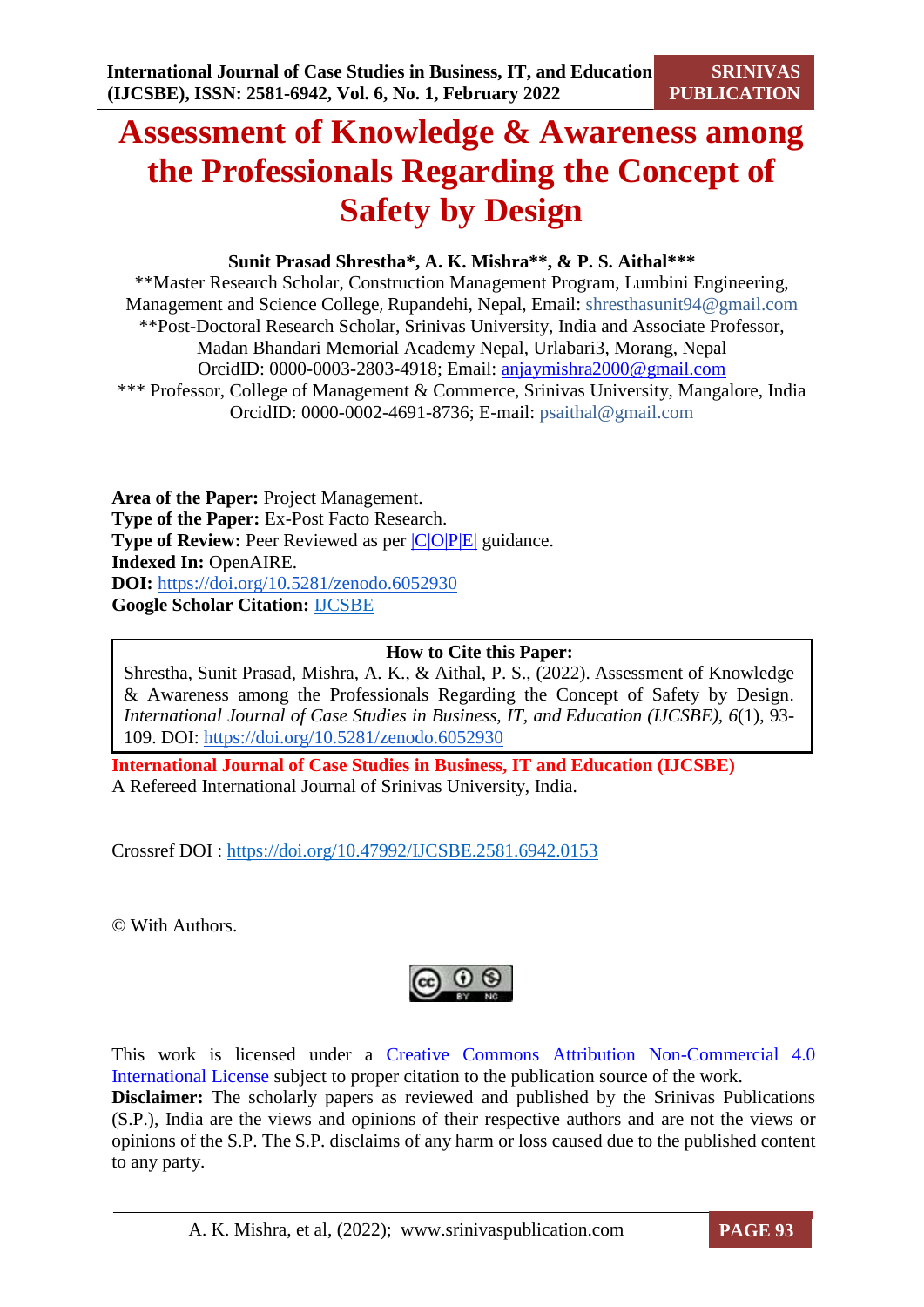# **Assessment of Knowledge & Awareness among the Professionals Regarding the Concept of Safety by Design**

# **Sunit Prasad Shrestha\*, A. K. Mishra\*\*, & P. S. Aithal\*\*\***

\*\*Master Research Scholar, Construction Management Program, Lumbini Engineering, Management and Science College, Rupandehi, Nepal, Email: shresthasunit94@gmail.com \*\*Post-Doctoral Research Scholar, Srinivas University, India and Associate Professor, Madan Bhandari Memorial Academy Nepal, Urlabari3, Morang, Nepal OrcidID: 0000-0003-2803-4918; Email: [anjaymishra2000@gmail.com](mailto:anjaymishra2000@gmail.com) \*\*\* Professor, College of Management & Commerce, Srinivas University, Mangalore, India OrcidID: 0000-0002-4691-8736; E-mail: psaithal@gmail.com

# **ABSTRACT**

**Purpose:** *Recently safety by design is widely used globally in the design phase of the project itself as a proactive approach to safety management. so the overall objective of this research is to assess the knowledge & awareness among Nepalese professionals regarding the concept of Safety by Design.* 

**Design/Methodology/Approach:** *The study covers a systematic review of a wide range of papers using content analysis followed by a scheduled questionnaire survey. Constructivism philosophy of research was used. Piloting assures the quality of five ranking Likert scale questionnaire before the survey. ANOVA test was used to analyze the response collected. Cronbach's alpha assures reliability and literature comparison assures validity.*

**Findings/Result:** *Most of the design professionals have heard of SbD from 2011 to 2020 during the college only as satisfactory to a good understanding. Understanding of the Clients was found to be satisfactory whereas that of Contractors and Engineers in abroad was having good understanding. They rarely get to address the worker's health and safety during the design phase even after realizing high importance. Lack of sufficient guidelines, manuals, online resources, or other materials that facilitate using of the SbD approach was found.*

*Limited knowledge regarding SbD was considered as the most important factor that restricted the use of SbD in the construction industry. Also, no regulatory provisions and designer's limited experience were the ones to restrict the use of SbD. Regarding the factors contributing to the success of SbD, design professionals agreed that legislative force is the most important factor followed by tools and guidelines related to SbD. Apart from them engaging the SbD experts and support from industry are equally important for the success of SbD.* 

**Originality/Value:** *It is action research. This study helps in motivating and creating awareness among the design professionals working not only in transmission lines but also to study and use the concept of safety by design in their respective fields to eliminate the hazards.* **Paper Type:** *Ex-Post Facto Research*

**Keywords:** Expertise, Factors, understanding, culture, guidelines

# **1. INTRODUCTION :**

Design is mother of construction that is why it is obvious to expect safety from design as a child expect safety from mother. Designing is extensive work of a group of professional as multidisciplinary action to assure constructability safely in excellent way without distinguishing white- and blue-collar jobs. The best and strong method for establishing a solid and safe work space is to wipe out perils and dangers during the plan of new plant, constructions, substances and innovation and of occupations, cycles and frameworks. This plan interaction needs to consider perils and dangers that might be available at all phases of the lifecycle of constructions, plant, items and substances [1]. Endeavours to work on the adequacy of Health and Safety frameworks by utilizing undeniable level gamble controls carried out at

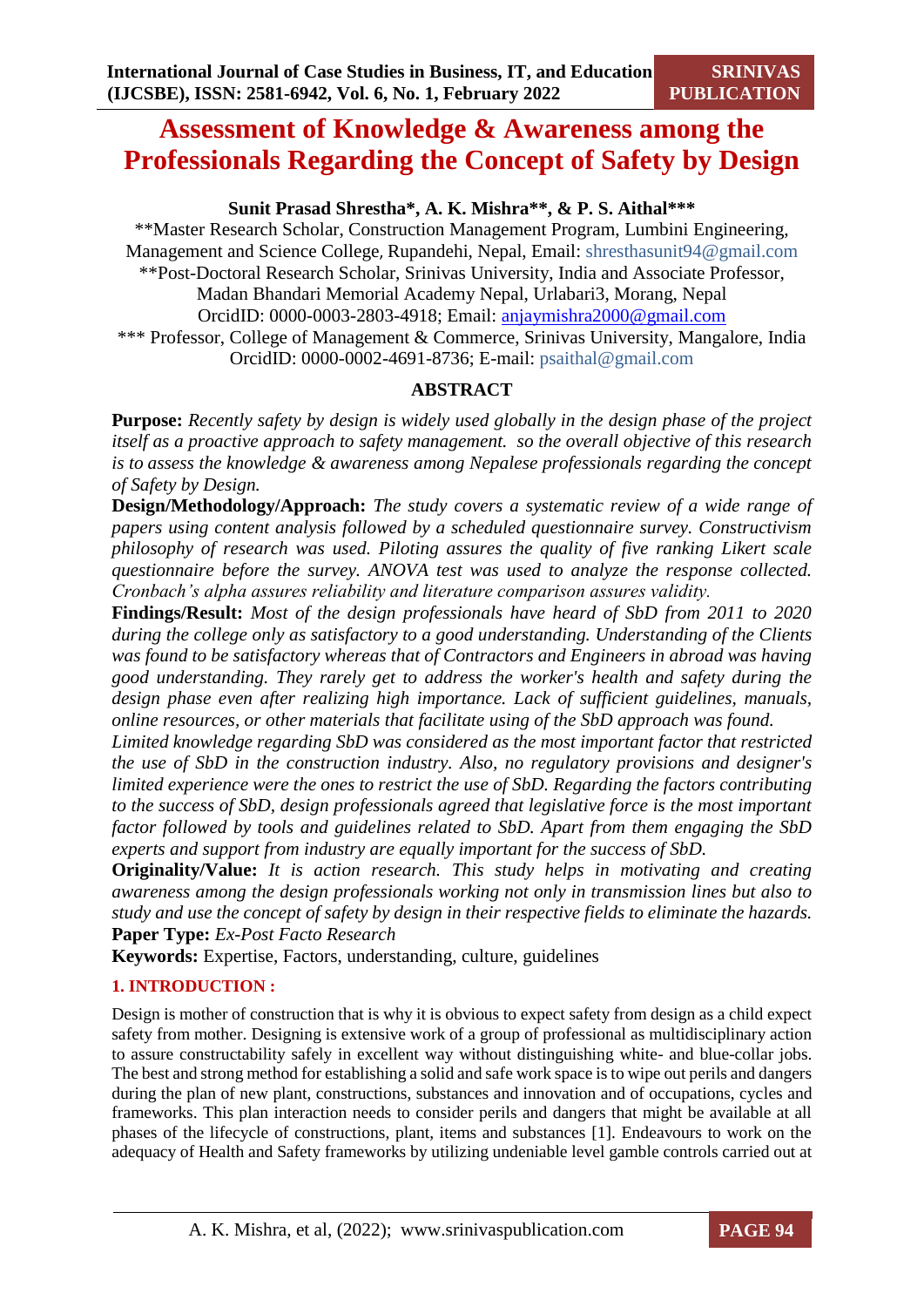the plan stage are alluded to in different ways, for example, 'safe design', 'prevention through design (PtD)', 'safety in design', 'safety by design' and 'design for construction safety' [2].

All things considered, originators have not customarily tended to development worker safety and regularly don't know about the degree to which their plan choices sway development safety. Development occupational safety is ordinarily disregarded until the beginning of the development stage. A typical issue architect notice is that they miss the mark on preparing to address specialist wellbeing. Some battle that they don't have the foggiest idea how to change their plans to improve or guarantee security, and that there is no focal assemblage of information accessible to help them in perceiving wellbeing dangers and altering their plans to limit or dispose of the perils. A few originators have likewise expressed that, to limit their responsibility openness, they purposely try not to address development occupational safety.

As proprietor worries about development specialist wellbeing increment, it is guessed that fashioners, as well as project workers, will be all the more intensely associated with guaranteeing security later on. While the mechanics for expanded association of workers for hire in wellbeing are grounded, little data exists on how creators can be involved undeniably. Maybe the job of planners in development security can be best worked with by the amassing of an assortment of information about plans that emphasis on development wellbeing. A plan instrument or help would assist planners with being all the more completely informed about the manners by which they can further develop specialist security. The wellbeing thoughts could then be fused straightforwardly into the plan period of a venture [3].

# **2. PROBLEM STATEMENT :**

Safety of construction site can be improved assuming that a plan cycle is all around built as far as development wellbeing moderation. Originators including modelers, designs and related specialized specialists, should give a high need to somewhere safe by plan. By tending to the security issues during the plan interaction, dangers can be disposed of or decreased during development. So, prior to applying the idea of wellbeing by plan essentially architects need to know exhaustively about it. Till date practically every one of the works connected with security by configuration has been led in the part nations of the European Union, Australia and the United States. The idea of wellbeing by configuration is not really observed to be drilled in the Nepal and other Asian nations. Subsequently it is important to survey the information and attention to the plan experts with respect to the idea of security by plan.

#### **3. OBJECTIVES :**

The overall objective of this research is to assess the knowledge  $\&$  awareness among the professionals regarding concept of Safety by Design in Burtibang Paudi-Amarai Tamghas Sandhikharka Gorusinghe 132 kV Transmission Line Project.

# **4. LITERATURE REVIEW :**

Wellbeing by plan otherwise called Safe plan is a course of coordinating the control estimates from the get-go in the plan interaction, to kill or limit dangers of injury over the development and lifetime of a venture [4].

In development, the idea of wellbeing in plan is characterized as the thought of building site security in the plan of a task. In particular, this incorporates adjustments to the long-lasting elements of the development project so that building site wellbeing is thought of; consideration during the readiness of plans and determinations for development so that building site security is thought of; the usage of explicit plan for development wellbeing ideas; and the correspondence of dangers with respect to the plan comparable to the site and the work to be performed [5].

| <b>S.N.</b> Title of paper | <b>Country   Characteristics and</b>             | <b>Published on /By</b> | <b>Year of</b>     |
|----------------------------|--------------------------------------------------|-------------------------|--------------------|
|                            | <b>focused area</b>                              |                         | <b>Publication</b> |
| "Safety in                 | Australia   Identifies design as   Helen Lingard |                         | 2014 [2]           |
| Design"                    | having the potential to   Payam Pirzadeh         |                         |                    |
|                            | reduce the risk                                  | James Harley            |                    |
|                            | accidents<br>in<br>of                            | Nick Blismas            |                    |
|                            | construction                                     | Ron Wakefield           |                    |

#### **Table 1:** Literature Review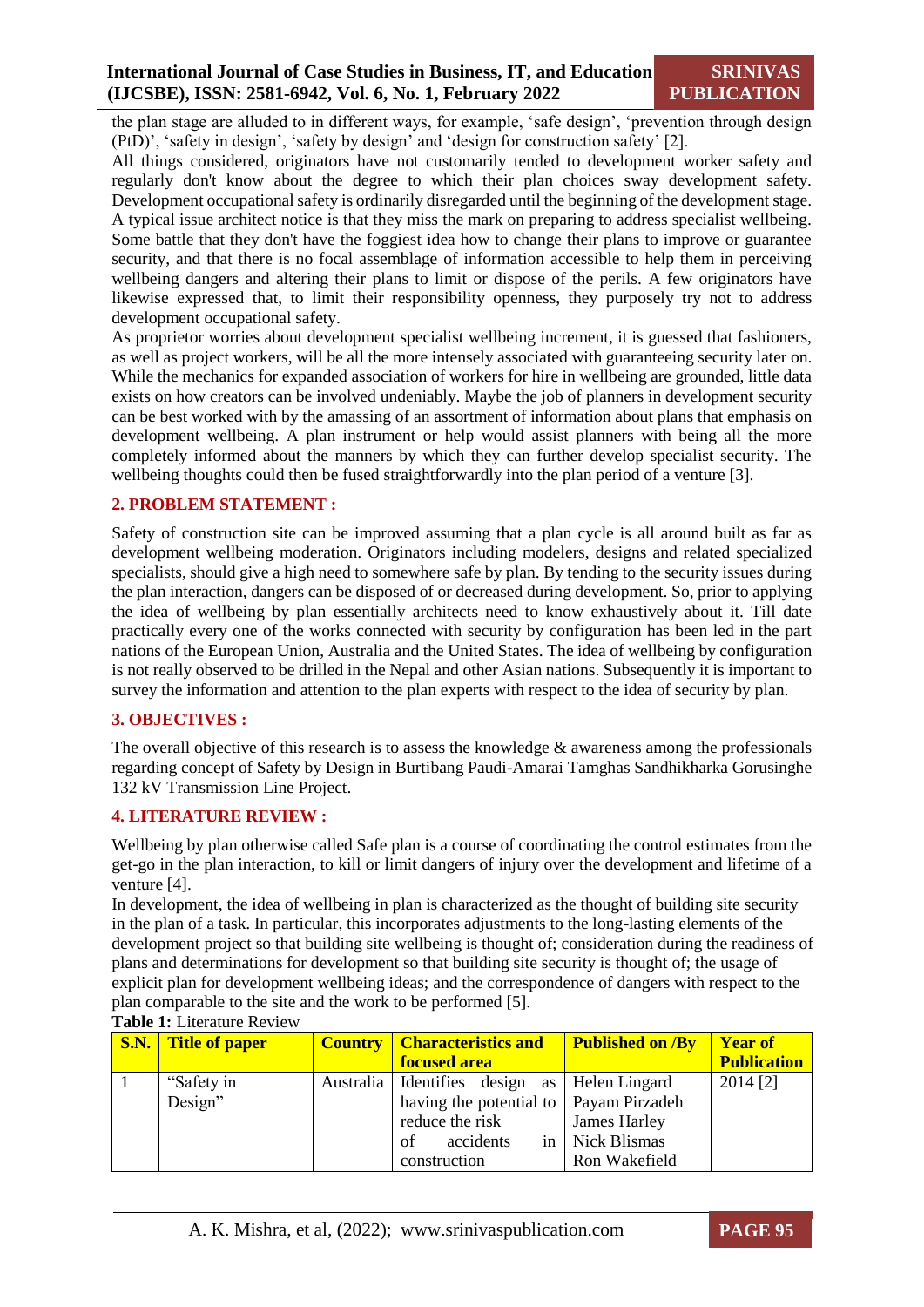|                |                                                                                                                     |                       | <b>International Journal of Case Studies in Business, IT, and Education</b><br>(IJCSBE), ISSN: 2581-6942, Vol. 6, No. 1, February 2022                                                                         |                                                                                | <b>SRINIVAS</b><br><b>PUBLICATION</b> |
|----------------|---------------------------------------------------------------------------------------------------------------------|-----------------------|----------------------------------------------------------------------------------------------------------------------------------------------------------------------------------------------------------------|--------------------------------------------------------------------------------|---------------------------------------|
| $\overline{2}$ | "Linking<br>construction<br>fatalities<br>the<br>to<br>for<br>design<br>construction safety<br>concept"             | <b>USA</b>            | Established<br>clear<br>a<br>link<br>between<br>construction fatalities<br>and the design for<br>construction safety<br>concept                                                                                | Michael Behm                                                                   | 2005 [5]                              |
| 3              | "Structural<br>Steel<br>Design, Education<br>Module"                                                                | <b>USA</b>            | Introduction<br>to<br>through<br>Prevention<br>Design with examples<br>of Ptd                                                                                                                                  | <b>NIOSH</b>                                                                   | 2008 [6]                              |
| $\overline{4}$ | "Practice of safety<br>culture principles"                                                                          | Nepal                 | Focus<br>safety<br>on<br>culture to be followed<br>and enshrined by the<br>various<br>project<br>stakeholders in all the<br>phases of the project<br>life cycle                                                | Anjay Kumar<br>Mishra<br>Khem Raj Joshi                                        | 2020 [7]                              |
| 5              | "Addressing<br>construction worker<br>safety in the design<br>phase Designing for<br>construction worker<br>safety" | <b>USA</b>            | Accumulation<br>of<br>suggestions<br>for<br>improving<br>construction<br>worker<br>safety while in the<br>design phase                                                                                         | John A.<br>Gambatese<br>Jimmie W. Hinze                                        | 1999 [8]                              |
| 6              | "Australian<br>Work<br>Health and<br>Safety<br>Strategy<br>2012-2022"                                               | Australia             | Promotes the vision of<br>healthy,<br>safe<br>and<br>productive<br>working lives                                                                                                                               | Safe Work<br>Australia                                                         | 2012 [1]                              |
| $\overline{7}$ | "Safe design<br>of<br>structures, Code of<br>Practice"                                                              | Australia             | An approved code of<br>practice to achieve the<br>standards of health,<br>safety<br>welfare required<br>&<br>under WHS Act $\&$<br>Regulations.                                                                | Safe Work<br>Australia                                                         | 2012 [4]                              |
| 8              | "Safety In Design<br>In Construction:<br>An Introduction"                                                           | <b>New</b><br>Zealand | Helps<br>in<br>understanding<br>the basics of safety in<br>design,<br>that<br><b>SO</b><br>anyone's health and<br>safety is not at risk                                                                        | Site Safe New<br>Zealand                                                       | 2019 [9]                              |
| 9              | "Viability<br>of<br>Designing<br>for<br>Construction<br>Worker Safety"                                              | <b>USA</b>            | Investigate<br>the<br>practice of addressing<br>construction<br>worker<br>safety when designing<br>project<br>and<br>a<br>to<br>determine the<br>feasibility<br>and<br>practicality of such an<br>intervention | John A.<br>Gambatese<br>Michael Behm<br>Jimmie W. Hinze                        | 2005 [10]                             |
| 10             | "Health and safety<br>in the construction<br>industry:                                                              | <b>UK</b>             | <b>Exploration</b> and<br>consolidation<br>of<br>knowledge<br>on<br>underlying causes of                                                                                                                       | <b>Charlotte Brace</b><br>Alistair Gibb<br>Martyn<br>Pendlebury<br>Philip Bust | 2009 [11]                             |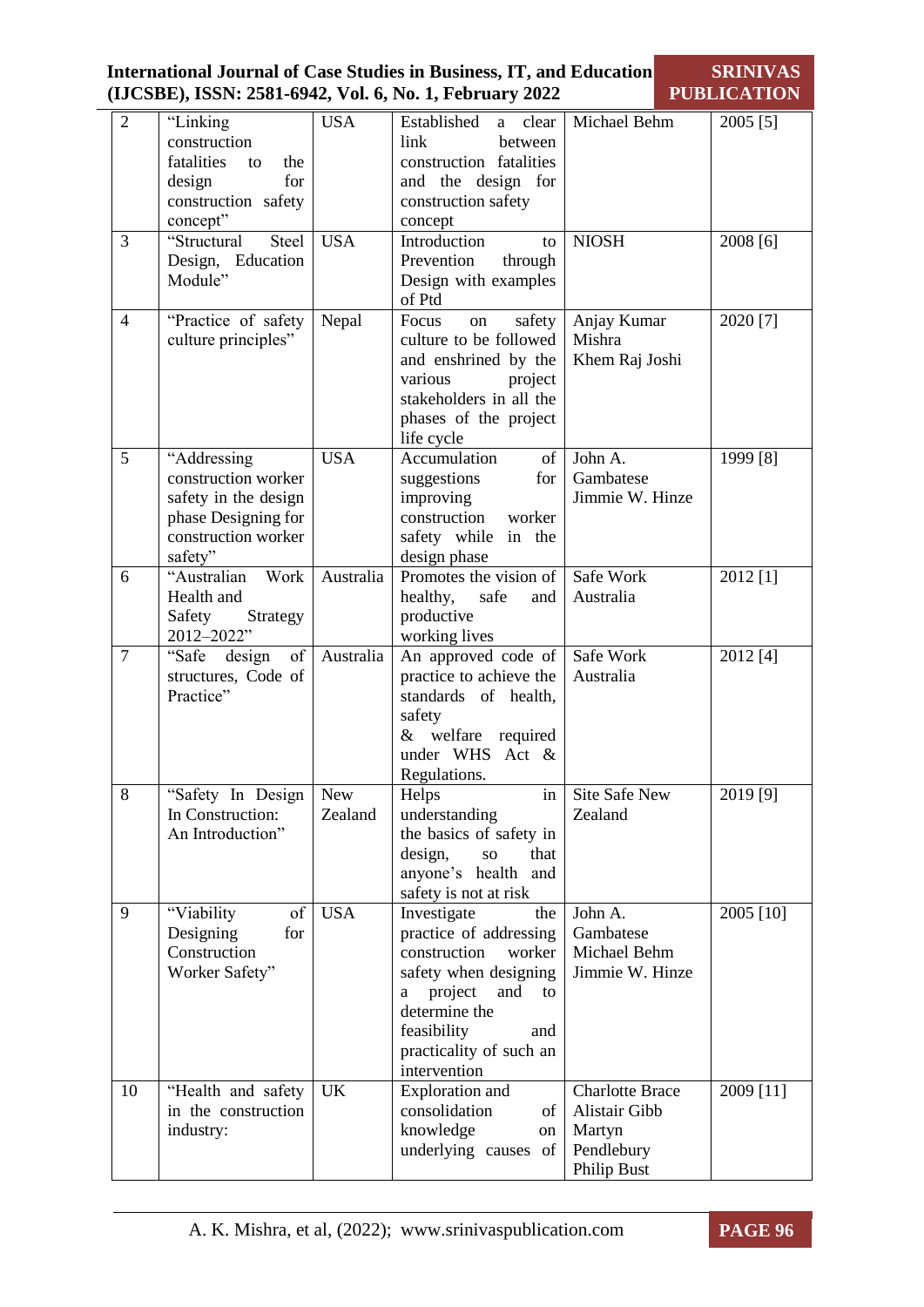|                       | <b>International Journal of Case Studies in Business, IT, and Education</b><br>(IJCSBE), ISSN: 2581-6942, Vol. 6, No. 1, February 2022 | <b>SRINIVAS</b><br><b>PUBLICATION</b> |
|-----------------------|----------------------------------------------------------------------------------------------------------------------------------------|---------------------------------------|
| Underlying causes     | and<br>accidents                                                                                                                       |                                       |
| of construction fatal | annroaches to prevent                                                                                                                  |                                       |

|    | $\text{uncor}, \text{m}$ $\text{caos}$<br>of construction fatal<br>$accidents -$<br>External research"                                                                                                 |            | approaches to prevent<br>accidents, determined<br>by parties outside of<br><b>HSE</b>                                                                               |                                                              |           |
|----|--------------------------------------------------------------------------------------------------------------------------------------------------------------------------------------------------------|------------|---------------------------------------------------------------------------------------------------------------------------------------------------------------------|--------------------------------------------------------------|-----------|
| 13 | for<br>"Designing<br>safety: perspectives<br>European<br>from<br>union.<br>Kingdom,<br>United<br>Australia<br>and<br>United<br><b>States</b><br>pertaining to<br>safety and health in<br>construction" | Pakistan   | Study the history of<br>'design for safety' in<br>member countries of<br>EU, UK, Australia and<br>USA that provide<br>guidance for<br>others to pursue and<br>adopt | Rafiq M.<br>Choudhry<br>Helen Lingard<br><b>Nick Blismas</b> | 2009 [12] |
| 14 | "Tool to design for<br>construction worker<br>safety"                                                                                                                                                  | <b>USA</b> | women's<br>Improve<br>quality of life through<br>the use of improved<br>energy technologies                                                                         | John A.<br>Gambatese<br>Jimmie W. Hinze<br>Carl T. Haas      | 1997 [3]  |

# **5. RESEARCH GAP :**

Several studies of risk level have been conducted, operational status have been analyzed (Mishra, 2021) [13], job safety analysis have been done (Mishra and Aithal, 2021) [14] and found different hazards (Lama et al, 2019) [15] with great urge to improve the safety status effectiveness (Mishra et al, 2019) [16], however, no study regarding safety by design for transmission line project have been done yet though the project seems to be risky. This action research will be first of its kind in global literature, however, an urge to early engagement have been globally focused.

#### **6. RESEARCH METHODOLOGY :**

#### **6.1 Study Area**

BPTSG Project starts from Motipur, Kapilvastu to Burtibang, Baglung in two different sections namely Motipur-Sandhikharka section and Sandhikharka-Burtibang Sections. The length of Motipur-Sandhikharka Sections was around 38 Km and Sandhikharka-Burtibang was around 47.5 Km in length. BPTSG also included five substations located at Motipur (Kapilvastu), Sandhikharka (Arghakhanchi), Tamghas (Gulmi), Paudi-Amarai (Gulmi) and Burtibang (Baglung) for the collection and evacuations of electric power generated within the Uttarganga River and other different Hydropower project located nearby to the National Grid. BPTSG passes through four different districts Namely Kapilvastu, Arghakhanchi, Tamghas and Baglung District.



**Fig. 1:** Study Area

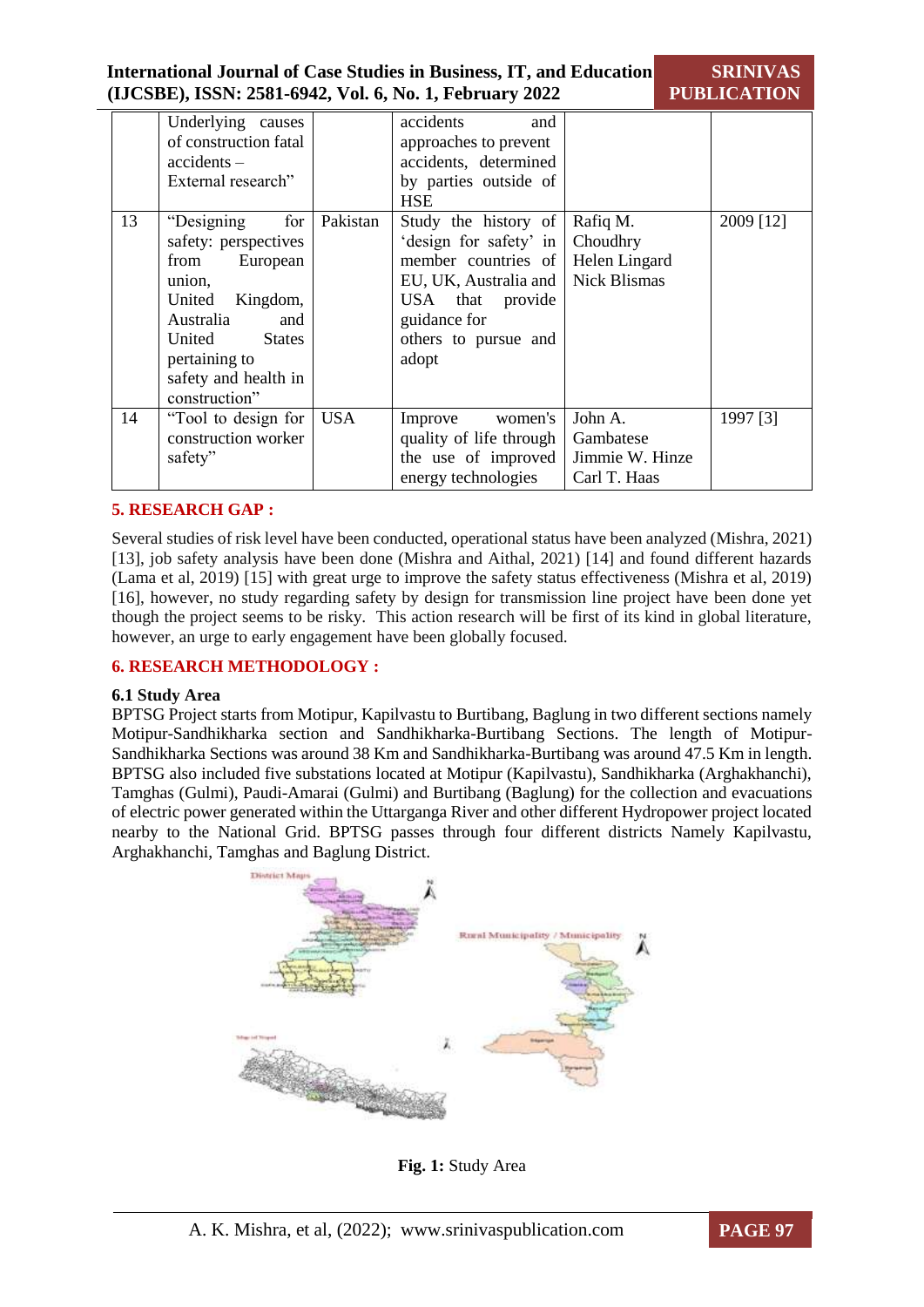### **6.2 Primary Data:**

Strength of a Study depends upon data quality which is highly maintained as follows:

Observation Checklist: To identify the safety status of the site and different occupational hazards, observation checklist as well as questionnaire was used. The implementation of the safety procedures was checked by preparing the observation checklist.

Key Informant Interview: The Key informant interviews (KII) of the transmission line experts was taken for the validity and reliability of the studies. The KII was based on the snowball sampling.

Questionnaire Survey: Different set of questions was prepared regarding concept of safety by design, its implementation as well as safety implemented at the site of BPTSG 132 kV TLP. The questionnaires were distributed to the Clients, Contractors, Workers and Other design professionals for questionnaire Survey. It was done through physical presence after taking appointments through emails.

#### **6.3 Secondary Data:**

Secondary data was collected from the literature study of national and international articles, published journals, reports and internet/websites about the concept of safety by design and its implementation in the construction industry.

#### **6.4 Analysis of Data:**

Computer software such as MS Excels and SPSS software package was used for the derivations of the data and the logically interpreted outcomes was presented in tables. MS Excel was used to calculate sample size, Reliability Test, Chi-square Test and Kendall rank correlation coefficient. Similarly, SPSS was used to calculate Reliability Test, Descriptive Statistics (means, frequency tables & charts), ANOVA and Ranking of factors/hazards.

#### **7. RESULTS AND DISCUSSION :**

Overall, from the questionnaire administration, 70 responses were received. The 70 respondents include 3 Engineers from Clients, 4 Engineers from Contractors, 6 Engineers from Nepal but working in abroad and 57 Engineers working in different sectors in Nepal.

#### **7.1 Basic Knowledge Assessment among Professionals Regarding SbD:**

Familiarity with the term SbD i.e., heard of SbD or not, when and where did the respondents heard of SbD was assessed.

#### **A. Familiarity with the term SbD:**

It was found that 94.29% of the respondents have heard of SbD. The 5.71% of respondents that haven't heard of SbD were from the experience group 6 to 10 years of Other Professionals. So, it can be concluded that majority of respondents have heard of SbD and the term was not as new as thought before the study.

#### **B. Time frame when SbD was heard:**

Among those who have heard of SbD, 74.24% of them have heard about SbD during a period of 2011 to 2020 and 18.18% of them have heard during 2001 to 2010. From the literature review, it was clear that the concept of SbD has come into existence during early 1990 s and research are being made till date. So, the concept is relatively new in the construction industry and most of the respondents have heard about it in recent years.

### **C. Place of learning SbD:**

Regarding the place where SbD was learnt, a majority of 65.15% of respondents have learnt about SbD through college as a part of curriculum, 21.21 % through the company they work in and 10.61% through self-study. So, this shows that SbD has been included in the course of study and it is really important that this should be practiced by the design professionals in the construction field.

#### **7.2 Knowledge and Awareness of Professionals regarding SbD:**

#### **A. Perception regarding importance of SbD:**

The respondents were asked regarding their perception about the importance of SbD, to which 77.27% of respondents have responded that SbD is very important whereas 22.73% responded that it is important. This shows that all of the respondents have agreed that SbD is a must in the construction filed.

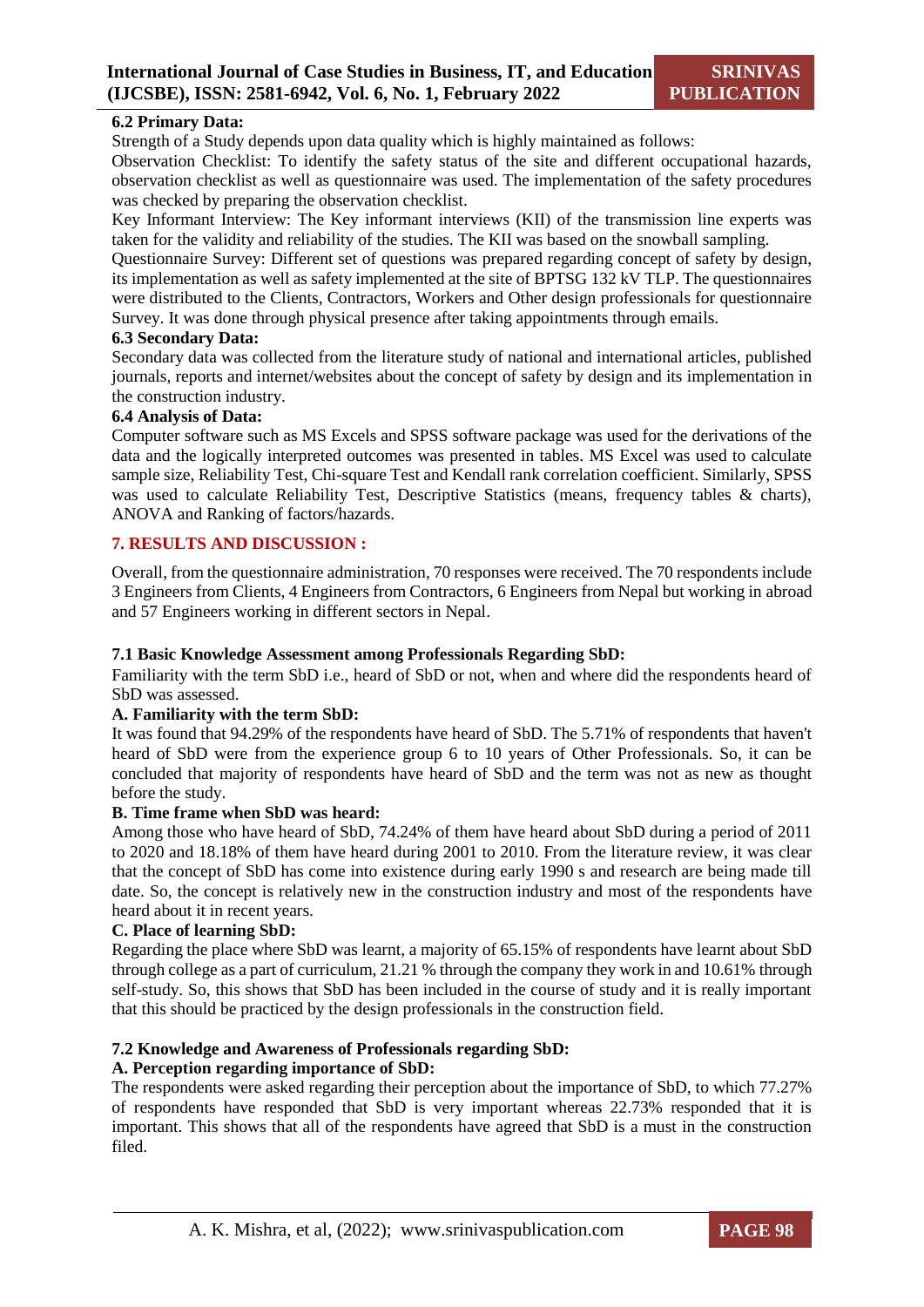#### **B. Role of designer in improving safety status**

It was found that a clear majority of 93.94% respondents have agreed that the designers play an important role in improving the safety status of a construction site. This is because designers are the final implementer of SbD and they incorporate the health and safety provisions during the design phase itself. Incorporating safety provisions in design phase is the most effective way to eliminate/control the hazards occurring in the site.

#### **C. SbD included in professional duty:**

It was found that 98.48% of respondent agreed that their professional duty should involve designing for safety to minimize the hazards as it is the earliest and cheapest means to eliminate/control the hazards. This clearly indicates that the respondents are eager to accept the SbD approach and use them in their professional field.

#### **D. Effectiveness of SbD to improve injuries and fatalities rate:**

It was found that 92.42% respondents have agreed that SbD will improve the injuries and fatalities rate in the construction industry because it prevents hazards from occurring in the first place and minimizes the risks if not prevent it completely.

#### **E. Early contractor involvement:**

In response to the question whether early contractor involvement is essential or not for SbD, 60.60% of respondents have responded yes, whereas 39.40% of them have responded no or may be. This gives a clear indication that the respondents do not have sufficient knowledge about the SbD.

#### **F. Responsibility for ensuring the Clients are aware of SbD:**

60.61% of respondents have responded that Designers are responsible whereas 27.27% have responded Contractors are responsible for ensuring that Clients are aware of SbD. The responses to this question were fair in terms of knowledge regarding the SbD.

#### **G. Training on SbD:**

In response to the question regarding whether or not the respondents have received any training related to SbD, 71.21% responded that they haven't received any training on SbD whereas 28.8% responded they have received the training on SbD. So, it can be concluded that majority of respondents have not received the training on SbD as it is relatively new concept.

#### **H. Address worker's safety in design phase:**

It was found that that 34.85% of respondents are rarely to never involved, whereas 33.33% are involved sometimes. Only 31.82% are involved often to always.

#### **I. Availability of guidelines and manuals:**

The respondents were asked if the available guidelines, manuals and other resources are sufficient or not, to which 53.03% have responded that the available guidelines, manuals and other resources are insufficient to very insufficient whereas 18.18% remains neutral. Only 28.79% thinks they are sufficient.

#### **J. Beginning stage of SbD:**

A question about the stage in which SbD should begin was asked, to which 65.15% have responded Planning and designing phase whereas 33.33% have responded Initiation phase. This clearly shows that the respondents have very little knowledge about SbD as from the concept of SbD and section 2.7.2 of literature review, it is clear that SbD begins right through the Initiation phase.

#### **K. Final implementer of SbD:**

The respondents were asked regarding who the final implementer of SbD is, to which only 27.27% have responded Designers are the final implementer whereas 72.73% have responded other. This clearly show that the respondents lack the basic knowledge about the SbD thereby making it necessary to aware the design professionals regarding the SbD.

#### **7.3 ANOVA Test:**

ANOVA test was conducted to analyze if there was significant difference in the means for different respondents group for following four questions:

- 1. Perception on importance of SbD
- 2. Understanding of SbD
- 3. Address Construction worker health and safety in design phase

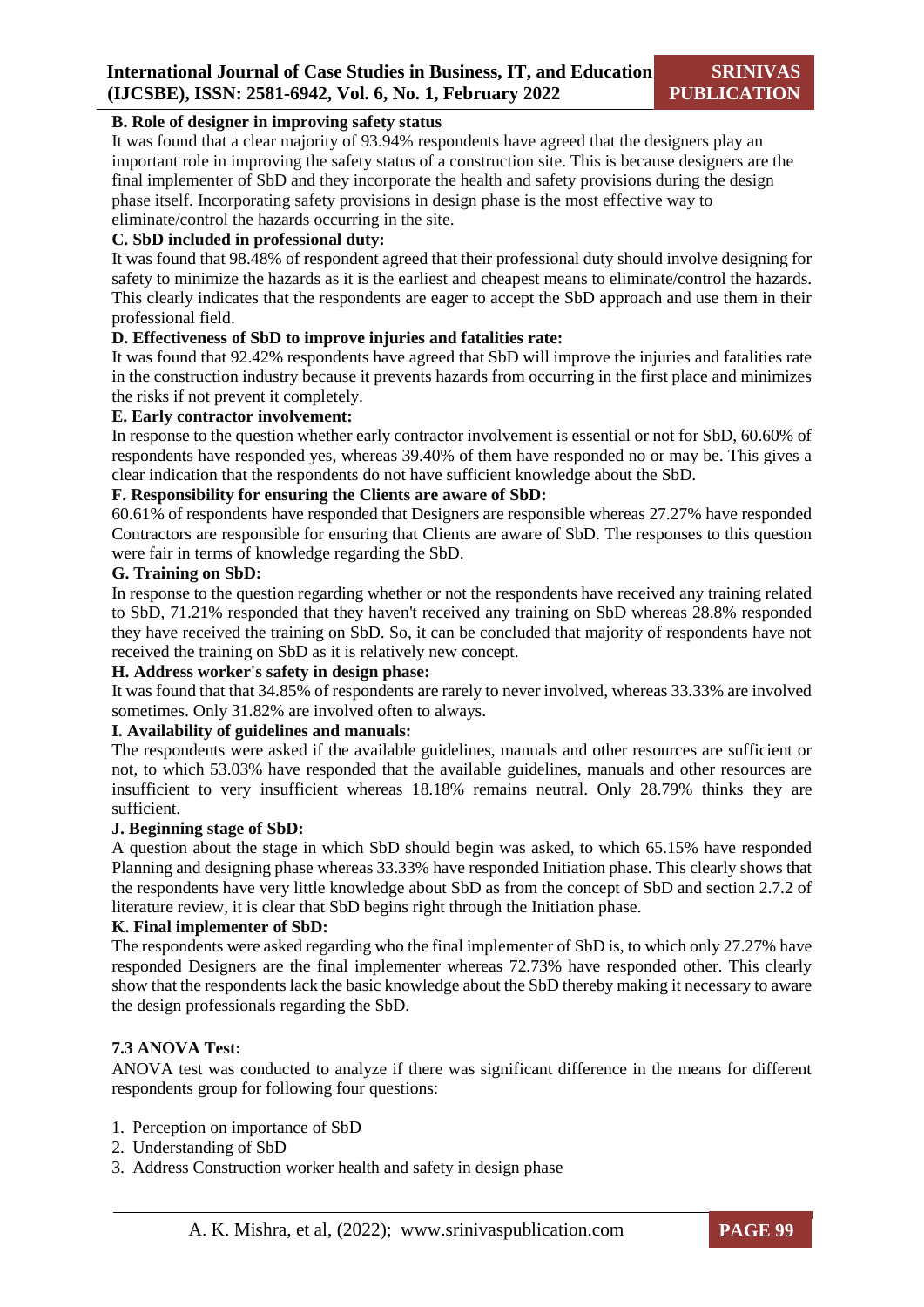4. Availability of sufficient guidelines, manuals and online resources for SbD

#### **Hypothesis**

Null Hypothesis (Ho): There is no significant difference in the means for different respondents group. Alternative Hypothesis (H1): There is significant difference in the means for different respondents group.

#### **Table 2:** One Way ANOVA Test Results

|                                                         | <b>Test of Homogeneity of</b><br><b>Variance</b> | <b>ANOVA</b> |       |            |
|---------------------------------------------------------|--------------------------------------------------|--------------|-------|------------|
| <b>Ouestion</b>                                         | <b>Levene Statistic</b>                          | <b>Sig</b>   | F     | <b>Sig</b> |
| Perception on importance of SbD                         | 6.011                                            | .001         | 1.210 | .313       |
| Understanding of SbD                                    | 5.342                                            | .002         | 1.191 | .321       |
| Addressing Workers safety and health in design<br>phase | 3.154                                            | .031         | .658  | .581       |
| Availability of Sufficient guidelines, manuals          | 3.519                                            | .02          | .914  | 440        |

The Table 2 above shows that there was no significant difference in the means for different respondent groups i.e. (F 3, 62 = 1.21, p = .313), (F 3, 62 = 1.191, p = .321), (F 3, 62 = .658, p = .581) and (F 3, 62  $= .914$ ,  $p = .440$ ) respectively.

#### **7.4 Likert Scale Analysis:**

Likert scale analysis was also conducted for same four set of questions. The mean is very significant in Likert scale. The Table 2 above also shows the mean values of response for different groups.

|                                 |                |                    |               |                      | <b>Other Professionals</b> |              |       |  |
|---------------------------------|----------------|--------------------|---------------|----------------------|----------------------------|--------------|-------|--|
| <b>Ouestions</b>                | <b>Clients</b> | <b>Contractors</b> | Er. In        | <b>Other</b>         | Exp.                       | Exp. 6       | Exp.  |  |
|                                 |                |                    | <b>Abroad</b> | <b>Professionals</b> | $\leq$ 5                   | to $10$      | >10   |  |
|                                 |                |                    |               |                      | years                      | <b>vears</b> | years |  |
| Perception on importance of     | 4.67           | 4.5                | 5             | 4.77                 | 4.8                        | 4.79         | 4.5   |  |
| S <sub>bD</sub>                 |                |                    |               |                      |                            |              |       |  |
| Understanding of SbD            | 3              | 3.75               | 3.83          | 3.45                 | 3.5                        | 3.34         | 4     |  |
| Address workers health & safety | 2              | 3.25               | 3             | 2.92                 | 2.6                        | 3            | 4     |  |
| in design phase                 |                |                    |               |                      |                            |              |       |  |
| Availability of design          |                |                    |               |                      |                            |              |       |  |
| Guidelines, manuals and online  | 2              | 2.75               | 3.17          | 2.74                 | 2.7                        | 2.76         | 2.75  |  |
| resources                       |                |                    |               |                      |                            |              |       |  |

**Table 3:** Mean value for Likert scale analysis

#### **Table 4:** Mean range and their responses for 5 point Likert scale [17]

| <b>Mean Range</b>      |                   | <b>Responses</b> |           |                   |
|------------------------|-------------------|------------------|-----------|-------------------|
| 1 to 1.79              | Very Unimportant  | Very Poor        | Never     | Very Insufficient |
| 1.80 to 259            | Unimportant       | Poor             | Rarely    | Insufficient      |
| 2.60 to 3.39           | Quite Unimportant | Satisfactory     | Sometimes | Neutral           |
| 3.40 to 4.19           | Important         | Good             | Often     | Sufficient        |
| $4.20 \text{ to } 5.0$ | Very Important    | Excellent        | Always    | Very Sufficient   |

The mean values for perception on importance of SbD implementation were 4.67 for Clients, 4.5 for Contractors, 5 for Engineers in abroad and 4.77 for Other Professionals. The mean for all four groups lies in between 4.20 to 5. From the Table 3 above, it is clear that the range 4.20 to 5 indicates very important thus it can be concluded that majority of participants thinks that implementation of SbD is very important. Also, the mean value is highest for the Engineers in abroad, which indicates SbD is given more importance in construction practices of abroad. Comparing the mean values for different experience groups, it can be seen that respondents with less than equal to 10 years of experience have given more importance than those having experience more than 10 years.

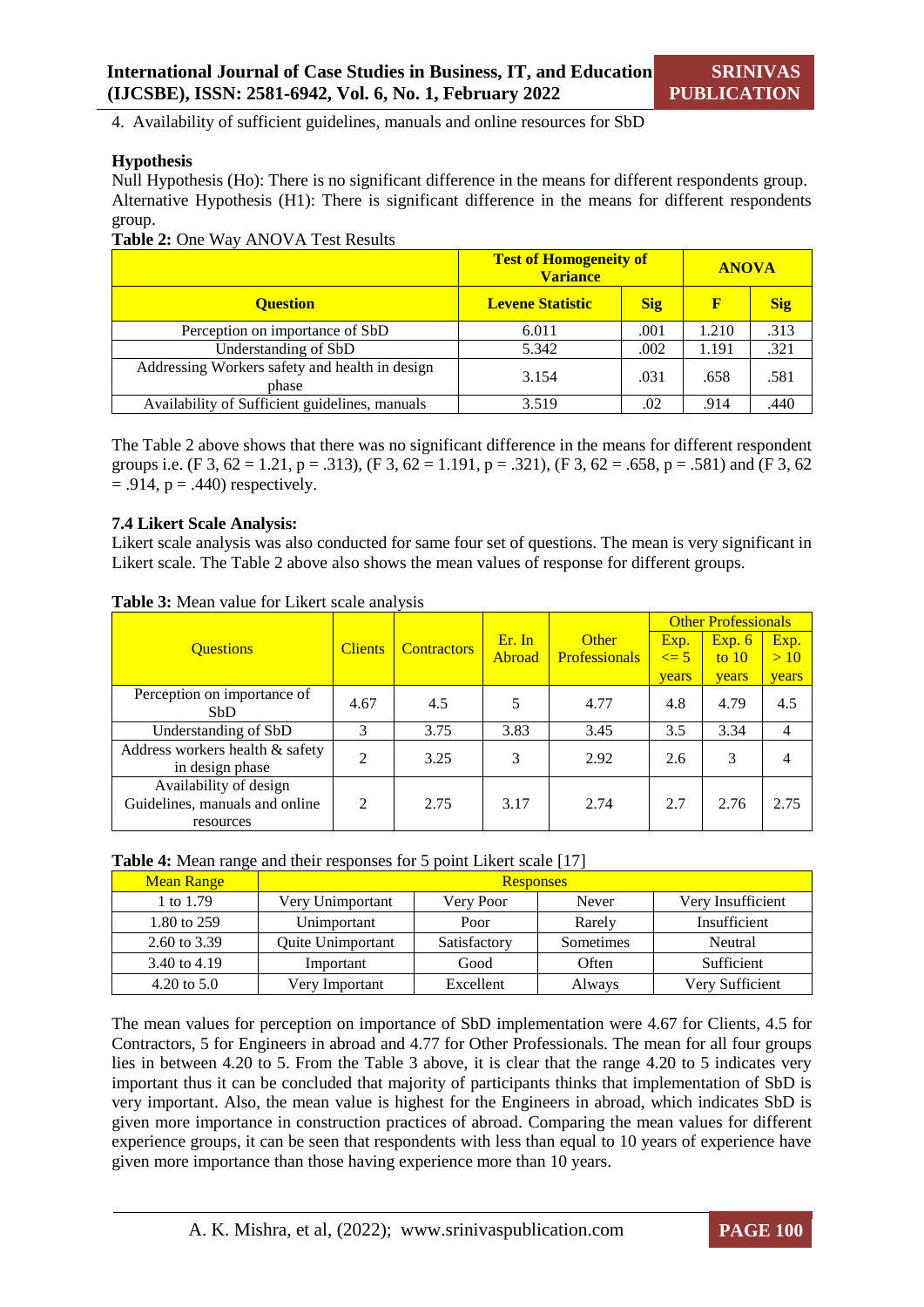# **International Journal of Case Studies in Business, IT, and Education (IJCSBE), ISSN: 2581-6942, Vol. 6, No. 1, February 2022**

# **SRINIVAS PUBLICATION**

Also, when the respondents were asked about their level of understanding regarding SbD, it was found that the mean values were 3 for Clients, 3.75 for Contractors, 3.83 for Engineers in abroad and 3.45 for Other Professionals. From the Table 3 above, it is clear that the range 2.60 to 3.39 indicates the level of understanding as satisfactory whereas range 3.40 to 4.19 indicates the level of understanding as good. So, it can be concluded the understanding level of Clients was satisfactory whereas that of Contractors, Engineers in abroad and Other Professionals were good. This shows that Client's understanding on SbD is lower compared to others. The mean value is highest for the Engineers in abroad, which indicates that SbD is quite familiar in abroad and understanding of Engineers in abroad was quite higher than others. Also, for other professionals, the mean value was highest for the group with experience more than 10 years indicating more the experience better is the understanding.

In response to a question regarding if the respondents have ever been asked to address "Construction worker health and safety" in the design phase, the mean of responses were 2 for Clients, 3.25 for Contractors, 3 for Engineers in abroad and 2.92 for Other Professionals. From the Table 3 above, it is clear that the range 1.80 to 2.59 indicates rarely addressing worker's safety in design phase whereas range 2.60 to 3.39 indicates addressing worker's safety in design phase sometimes. So, it can be concluded that the Clients are rarely involved in addressing the worker's safety during the phase whereas Contractors, Engineers in abroad and Other Professionals were sometimes involved in addressing the worker's safety during the phase. The mean is lowest for Clients indicating that Clients are the least involved in addressing the safety issues in design phase. The results are discouraging as Clients are involved in approving the design and that they can ask designers to incorporate the safety measures in design phase. Comparing the means of Other Professionals, it was found that mean values increase along with the experience which means more the experience, more they get chance to address the worker's safety in the design phase.

The mean of responses for question regarding whether there are sufficient safety by design guidelines, manuals, online resources or other material or not to facilitate planning was found to be 2 for Clients, 2.75 for Contractors, 3.17 for Engineers in abroad and 2.74 for Other Professionals. From the Table 3 above, it is clear that the range 1.80 to 2.59 indicates that the resources are insufficient whereas range 2.60 to 3.39 indicates that the respondents are not sure about the availability of resources. So, it can be concluded that the Clients thinks that the availability of guidelines, manuals, online resources or other material are low and insufficient whereas Contractors, Engineers in abroad and Other Professionals remain neutral to whether the resources available are sufficient or not. The mean value is higher for the Engineers in abroad indicating that resources are quite easily available in abroad however they are not actively involved in SbD, so they have chosen to be neutral on this regard.

#### **7.5 Ranking the Values Based on Mean**

The respondents were asked to rank the factors with 1 indicating the most important factor. Since the lowest number is used to rank the most important factor, the factor with least mean value shall be the most important factors. Kendall's coefficient of concordance was performed for the analysis of ranking data. Kendall's coefficient of concordance is used for determining the degree of association among several (k) sets of ranking of N objects or individuals. Kendall's coefficient of concordance (W) is considered an appropriate measure of studying the degree of association among three or more sets of rankings [18]. We have  $\bar{R}j = \frac{\sum Rj}{N}$  $\frac{Rj}{N}$  and  $W = \frac{s}{k^2(N^2)}$  $k^2(N^3-N)$ which are used in calculations below.

| $\boldsymbol{k}$ | $\overline{N}$ |      |      |       |       | Some additional<br>values for $N = 3$ . |      |
|------------------|----------------|------|------|-------|-------|-----------------------------------------|------|
|                  |                |      |      | o     |       |                                         | ś    |
| $\overline{3}$   |                |      | 64.4 | 103.9 | 157.3 | -9                                      | 54.0 |
| $\frac{4}{3}$    |                | 49.5 | 88.4 | 143.3 | 217.0 |                                         | 719  |
| 5                |                | 62.6 | 1123 | 182.4 | 276.2 | Е                                       | 83.8 |

12 **Table 5:** Critical values of s at 5 % level of Significance

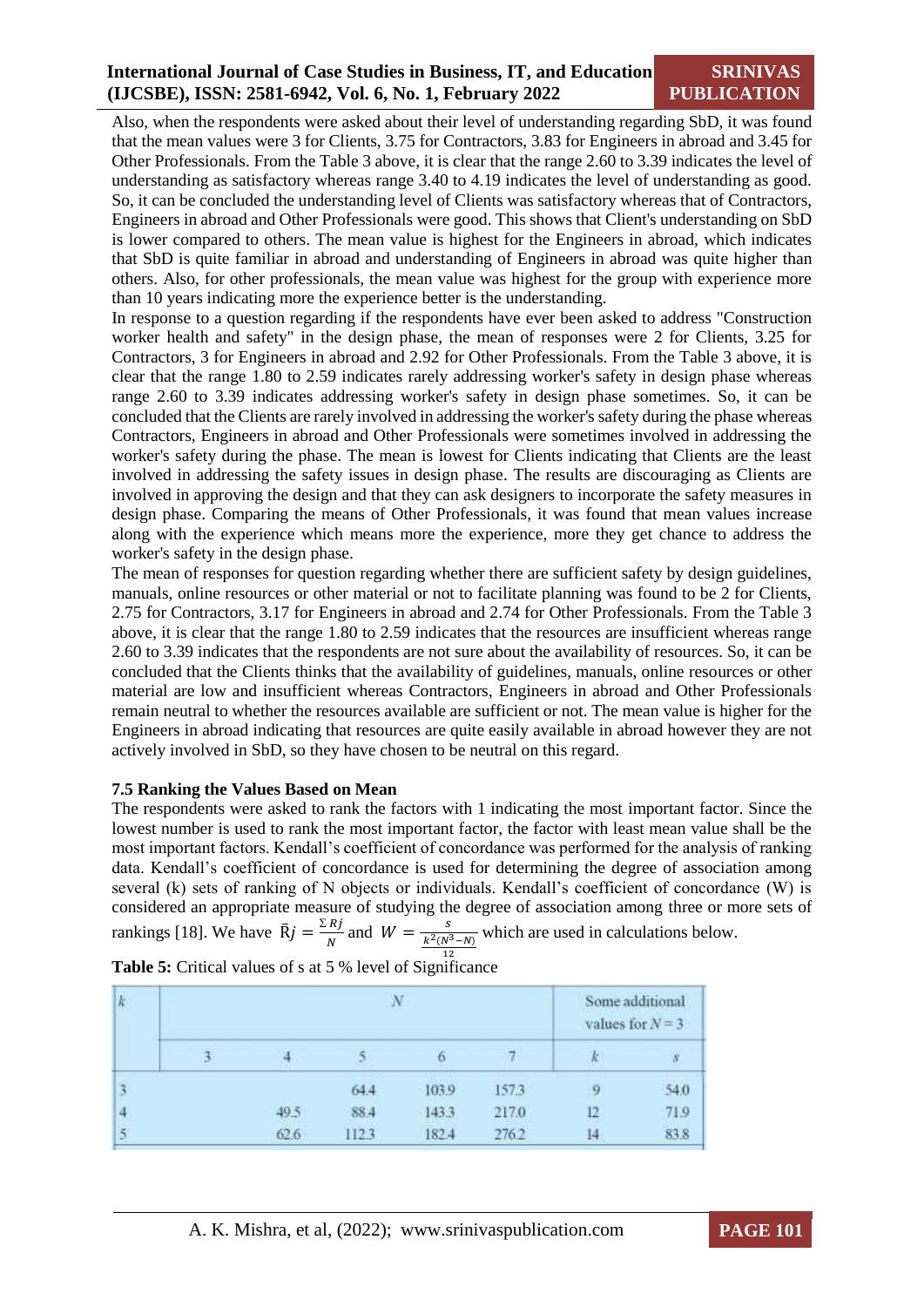Kendall's coefficient of concordance has been conducted for three questions i.e., Rank the factors that assist to carry out SbD, Rank the factors that restricts the use of SbD and Rank the factors that contribute to the success the SbD.

**Factors assisting to carry out SbD:** There are several factors (listed in the Table 5 below) that assist to carry out SbD. As there are four sets of rankings, the coefficient of concordance (W) was calculated for judging significant agreement in ranking by different respondents. For this purpose, the given matrix as Table 5 below was developed.

| $k = 4$                    | <b>Factors assisting to carry out SbD</b> |                |        |             |        |                              |  |  |
|----------------------------|-------------------------------------------|----------------|--------|-------------|--------|------------------------------|--|--|
|                            | Training                                  | Pictorial      | Online | Mobile      | Videos | $N = 5$                      |  |  |
| Respondents                | courses                                   | representation | forum  | application |        |                              |  |  |
| Clients                    |                                           |                |        |             |        |                              |  |  |
| Contractors                |                                           |                |        |             |        |                              |  |  |
| Er. in abroad              |                                           |                |        |             |        |                              |  |  |
| <b>Other Professionals</b> |                                           |                |        |             |        |                              |  |  |
| Sum of Ranks $(R_i)$       |                                           | 10             | 14     | 18          | 12     | $\Sigma$ R <sub>j</sub> = 58 |  |  |
| $(R_i - \overline{R}_i)^2$ | 57.76                                     | 2.56           | 5.76   | 40.96       | 0.16   | $s = 107.2$                  |  |  |

#### **Table 5:** Matrix of Factors That Assist to Carry Out SbD

The value of W calculated is 0.67. To judge the significance of this W, value of s was determined from the Table 5 at 5% level for  $k = 4$  and  $N = 5$ . This value was 88.4 which is lower than 107.2 i.e.,  $W =$ 0.67 is significant. Hence, the null hypothesis was rejected and it was concluded that the different groups of respondents were applying essentially the same standard in ranking the N factors i.e., there was significant agreement in ranking by different groups of respondents at 5% level in the given case. The lowest value observed amongst R<sub>j</sub> is 4 for training courses and as such training courses can be determined as the most important factor of all followed by pictorial representation, videos online forum and mobile application the least important factor based on values of sum of ranks (Rj).

The ranking of factors by different groups of respondents are given in the Table 6 below.

| Respondents                | O             | <b>Factors</b> | Training<br>courses | Pictorial<br>representation | Online<br>forum         | Mobile<br>application | <b>Videos</b>           |
|----------------------------|---------------|----------------|---------------------|-----------------------------|-------------------------|-----------------------|-------------------------|
| Clients                    |               | Mean           | 1.67                | 2.33                        | 4.33                    | 4.67                  | 2.00                    |
|                            |               | Rank           | 1                   | 3                           | $\overline{\mathbf{4}}$ | 5                     | $\mathbf{2}$            |
|                            |               |                |                     |                             |                         |                       |                         |
| Contractors                |               | Mean           | 1.75                | 3.5                         | 3.75                    | 4                     | 2.00                    |
|                            |               | Rank           | 1                   | 3                           | 4                       | 5                     | 2                       |
| Er. in abroad              |               | Mean           | 1.67                | 2.83                        | 3.33                    | 3.33                  | 3.83                    |
|                            |               | Rank           | 1                   | 2                           | 3                       | 3                     | 4                       |
|                            |               |                |                     |                             |                         |                       |                         |
| <b>Other Professionals</b> |               | Mean           | 1.57                | 2.68                        | 2.98                    | 4.06                  | 3.72                    |
|                            |               | Rank           | 1                   | 2                           | 3                       | 5                     | 4                       |
|                            |               |                |                     |                             |                         |                       |                         |
|                            | $Exp. \leq 5$ | Mean           | 1.5                 | 3                           | 2.75                    | 4.15                  | 3.6                     |
|                            | years         | Rank           | 1                   | 3                           | $\overline{2}$          | 5                     | $\overline{\mathbf{4}}$ |
| Other<br>Professionals     | Exp. 6 to     | Mean           | 1.55                | 2.41                        | 3                       | 4.14                  | 3.9                     |
|                            | 10 years      | Rank           | 1                   | 2                           | 3                       | 5                     | 4                       |
|                            | Exp. > 10     | Mean           | $\overline{2}$      | 3                           | 4                       | 3                     | 3                       |
|                            | years         | Rank           | 1                   | 2                           | 5                       | 4                     | 3                       |

**Table 6:** Ranking of Factors That Assist to Carry Out SbD

From the Table 6 above, it can be seen that all the groups of respondents have ranked training courses as the most important factor, so training can be considered as the best way to make design professionals aware of SbD.

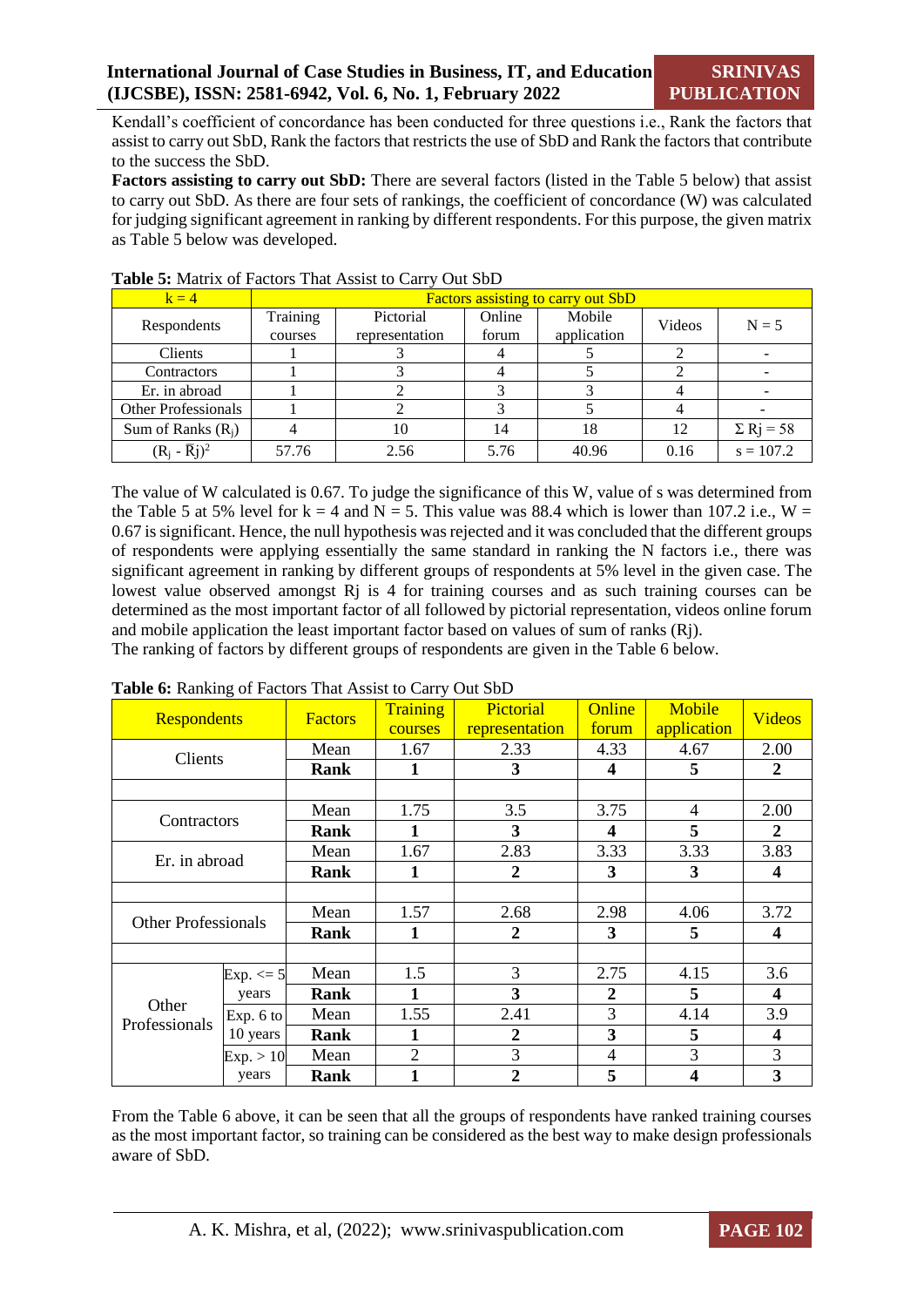**Factors restricting the use of SbD:** There are several factors (listed in the Table 7 below) that restricts the use of SbD. These factors were ranked based on Kendall's coefficient of concordance method to study if the ranking was done consistently or not.

| $k = 4$                    |                      | Factors restricting the use of SbD |                                     |                                        |                                            |                              |  |  |  |
|----------------------------|----------------------|------------------------------------|-------------------------------------|----------------------------------------|--------------------------------------------|------------------------------|--|--|--|
| <b>Respondents</b>         | Limited<br>knowledge | Designer's<br>fear of<br>liability | Designer's<br>limited<br>experience | <b>Increased</b><br>designer's<br>cost | N <sub>o</sub><br>regulatory<br>provisions | $N = 5$                      |  |  |  |
| Clients                    |                      |                                    |                                     | 4                                      |                                            |                              |  |  |  |
| Contractors                |                      |                                    |                                     |                                        |                                            |                              |  |  |  |
| Er. in abroad              |                      |                                    |                                     |                                        |                                            |                              |  |  |  |
| <b>Other Professionals</b> |                      |                                    | 3                                   |                                        |                                            |                              |  |  |  |
| Sum of Ranks $(R_i)$       |                      | 15                                 | 13                                  | 17                                     | 11                                         | $\Sigma$ R <sub>j</sub> = 60 |  |  |  |
| $(R_i - \overline{R}j)^2$  | 64                   | 9                                  |                                     | 25                                     |                                            | $s = 100$                    |  |  |  |

|  |  |  |  | <b>Table 7:</b> Matrix of Factors That Restricts the Use of SbD |
|--|--|--|--|-----------------------------------------------------------------|
|  |  |  |  |                                                                 |

The value of W calculated is 0.625. To judge the significance of this W, value of s was determined from the Table 5 at 5% level for  $k = 4$  and  $N = 5$ . This value was 88.4 which is lower than 100 i.e.,  $W = 0.625$ is significant. Hence, the null hypothesis was rejected and it was concluded that the different groups of respondents were applying essentially the same standard in ranking the N factors i.e., there was significant agreement in ranking by different groups of respondents at 5% level in the given case. The lowest value observed amongst Rj is 4 for limited knowledge and as such limited knowledge can be determined as the most important factor of all followed by no regulatory provisions, designer's limited experience, designer's fear of liability and increased designer's cost the least important factor based on values of sum of ranks (Rj).

The ranking of factors by different groups of respondents are given in the Table 8 below.

|                            | <b>Respondents</b> |      | Designer's fear of<br>Limited<br><b>Factors</b><br>liability<br>knowledge |                         | Designer's<br>limited<br>experience | <b>Increased</b><br>designer's cost | N <sub>o</sub><br>regulatory<br>provisions |
|----------------------------|--------------------|------|---------------------------------------------------------------------------|-------------------------|-------------------------------------|-------------------------------------|--------------------------------------------|
| Clients                    |                    | Mean | 1.33                                                                      | 4.33                    | 2.33                                | 3.67                                | 3.33                                       |
|                            |                    | Rank | 1                                                                         | 5                       | $\mathbf{2}$                        | 4                                   | 3                                          |
|                            |                    |      |                                                                           |                         |                                     |                                     |                                            |
|                            |                    | Mean | 2.25                                                                      | 3.5                     | 3.75                                | 3                                   | 2.5                                        |
| Contractors                |                    | Rank | 1                                                                         | $\overline{\mathbf{4}}$ | 5                                   | 3                                   | $\overline{2}$                             |
|                            |                    |      |                                                                           |                         |                                     |                                     |                                            |
| Er. in abroad              |                    | Mean | 1.83                                                                      | 3                       | 2.83                                | 4.83                                | 2.5                                        |
|                            |                    | Rank | 1                                                                         | 4                       | 3                                   | 5                                   | $\boldsymbol{2}$                           |
|                            |                    |      |                                                                           |                         |                                     |                                     |                                            |
| <b>Other Professionals</b> |                    | Mean | 2                                                                         | 2.83                    | 3.11                                | 3.6                                 | 3.45                                       |
|                            |                    | Rank | 1                                                                         | $\mathbf{2}$            | 3                                   | 5                                   | 4                                          |
|                            |                    |      |                                                                           |                         |                                     |                                     |                                            |
|                            | $Exp. \leq 5$      | Mean | 1.85                                                                      | 3.1                     | 2.9                                 | 3.55                                | 3.6                                        |
|                            | years              | Rank | 1                                                                         | 3                       | $\mathbf{2}$                        | 4                                   | 5                                          |
| Other<br>Professionals     | Exp. 6 to          | Mean | 2.1                                                                       | 2.69                    | 3.24                                | 3.55                                | 3.41                                       |
|                            | 10 years           | Rank | 1                                                                         | $\mathbf{2}$            | 3                                   | 5                                   | 4                                          |
|                            | Exp. > 10          | Mean | $\overline{c}$                                                            | 2.5                     | 3.25                                | 4.25                                | 3                                          |
|                            | years              | Rank | 1                                                                         | $\boldsymbol{2}$        | 4                                   | 5                                   | 3                                          |

**Table 8:** Ranking of factors that restricts the use of SbD

From the Table 8 above, it can be seen that all the groups of respondents have ranked limited knowledge as the most important factor, so there is need to increase the knowledge and awareness among the design professionals.

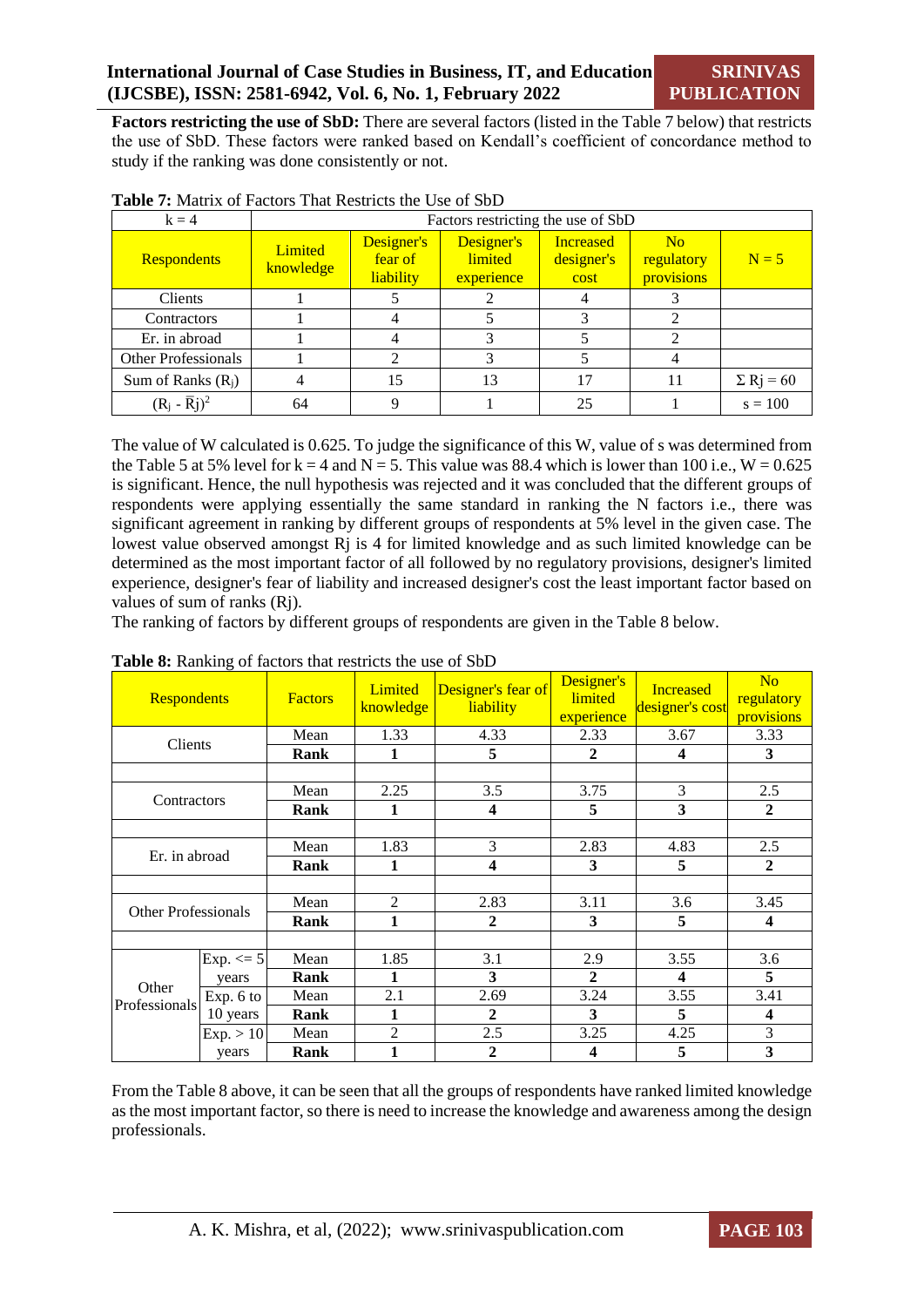**Factors contributing to success of SbD:** There are several factors (listed in the Table 9 below) that contribute to the success of SbD. These factors were ranked based on Kendall's coefficient of concordance method to study if the ranking was done consistently or not.

| $k = 4$                           |                          | Factors contributing to success of SbD |                                            |                         |                           |                                     |                                                                             |                                   |                      |  |  |  |  |
|-----------------------------------|--------------------------|----------------------------------------|--------------------------------------------|-------------------------|---------------------------|-------------------------------------|-----------------------------------------------------------------------------|-----------------------------------|----------------------|--|--|--|--|
| <b>Respondents</b>                | Legislat<br>ive<br>force | <b>Tools</b><br>and<br>guideli<br>nes  | <b>Supp</b><br>ort<br>from<br>indust<br>ry | Engagi<br>ng<br>experts | Design<br>er's<br>mindset | <b>Clien</b><br>t's<br>priori<br>ty | <b>Inclusio</b><br>n of<br>safety<br>provisi<br>ons in<br>the<br><b>BoQ</b> | Procurem<br>ent<br>guideline<br>S | $N = 8$              |  |  |  |  |
| Clients                           |                          | 4                                      | 7                                          | 6                       | 3                         | 8                                   | 5                                                                           | 2                                 |                      |  |  |  |  |
| Contractors                       | $\overline{4}$           | 3                                      |                                            | $\overline{c}$          | 6                         | 5                                   | 7                                                                           | 8                                 |                      |  |  |  |  |
| Er. in abroad                     |                          | 2                                      | 5                                          | 5                       | 3                         | 4                                   | 6                                                                           | 7                                 |                      |  |  |  |  |
| Other<br>Professionals            |                          | $\overline{2}$                         | 3                                          | $\overline{4}$          | 5                         | 7                                   | 6                                                                           | 8                                 |                      |  |  |  |  |
| Sum of Ranks<br>(R <sub>j</sub> ) | 7                        | 11                                     | 16                                         | 17                      | 17                        | 24                                  | 24                                                                          | 25                                | $\Sigma$ Rj =<br>141 |  |  |  |  |
| $(R_i - \overline{R}j)^2$         | 172.73                   | 83.59                                  | 17.16                                      | 9.88                    | 9.88                      | 14.88                               | 14.88                                                                       | 23.59                             | $s =$<br>346.59      |  |  |  |  |

**Table 9:** Matrix of Factors That Contribute to Success of SbD

The value of W calculated is 0.44. Here the value of N is greater than 7, so  $\gamma$ 2 value was calculated for determining the significance of W.

 $\chi$ 2 = k x (N-1) x W with (N-1) degrees of freedom i.e., 8-1 = 7

 $\gamma$ 2 = 4 x (8-1) x 0.44 = 12.32

From the Chi-square Table, for d.f. = 7 value of  $\chi$ 2 is 14.07 which is greater than calculated value of 12.32. So, the null hypothesis is accepted and it was concluded that the different groups of respondents were applying different standard in ranking the N factors i.e., there was not significant agreement in ranking by different groups of respondents at 5% level in the given case. The lowest value observed amongst Rj is 7 for Legislative force and as such Legislative force can be determined as the most important factor of all followed by Tools and guidelines, Support from industry, Engaging experts, Designer's mindset, Inclusion of safety provisions in the BoQ, Client's priority and Procurement guidelines the least important factor based on values of sum of ranks (Rj). Thus, it can be concluded that SbD should be made mandatory by legislation and sufficient tools, guidelines, manuals and online resources should be published and made available to the design professionals for successful implementation of SbD.

The ranking of factors by different groups of respondents are given in the Table 10 below.

| $\circ$<br><b>Respondents</b> | <b>Factors</b> | Legislative<br>force | guidelines industry | from | experts        | Tools and Support Engaging Designer's Clients's<br>mindset |      | <b>Inclusion of</b><br>safety<br>priority provisions in<br>the BoO | Procurement<br>guidelines |
|-------------------------------|----------------|----------------------|---------------------|------|----------------|------------------------------------------------------------|------|--------------------------------------------------------------------|---------------------------|
| <b>Clients</b>                | Mean           | 2.67                 | 4.00                | 6.00 | 5.00           | 3.67                                                       | 7.00 | 4.33                                                               | 3.33                      |
|                               | Rank           | 1                    | 4                   | 7    | 6              | 3                                                          | 8    | 5                                                                  | 2                         |
|                               |                |                      |                     |      |                |                                                            |      |                                                                    |                           |
| Contractors                   | Mean           | 4.5                  | 3.5                 | 2.75 | 3.25           | 5                                                          | 4.75 | 5.75                                                               | 6.5                       |
|                               | Rank           | 4                    | 3                   | 1    | $\overline{2}$ | 6                                                          | 5    | 7                                                                  | 8                         |
|                               |                |                      |                     |      |                |                                                            |      |                                                                    |                           |
| Er. in abroad                 | Mean           | 2.17                 | 3.83                | 5    | 5              | 4                                                          | 4.33 | 5.17                                                               | 6.5                       |
|                               | Rank           | 1                    | $\mathbf{2}$        | 5    | 5              | 3                                                          | 4    | 6                                                                  | 7                         |
|                               |                |                      |                     |      |                |                                                            |      |                                                                    |                           |
| <b>Other Professionals</b>    | Mean           | 2.32                 | 3.09                | 4.15 | 4.43           | 4.60                                                       | 5.74 | 5.43                                                               | 6.23                      |
|                               | Rank           | 1                    | $\overline{2}$      | 3    | 4              | 5                                                          | 7    | 6                                                                  | 8                         |
|                               |                |                      |                     |      |                |                                                            |      |                                                                    |                           |

**Table 10:** Ranking of factors that contribute to success of SbD

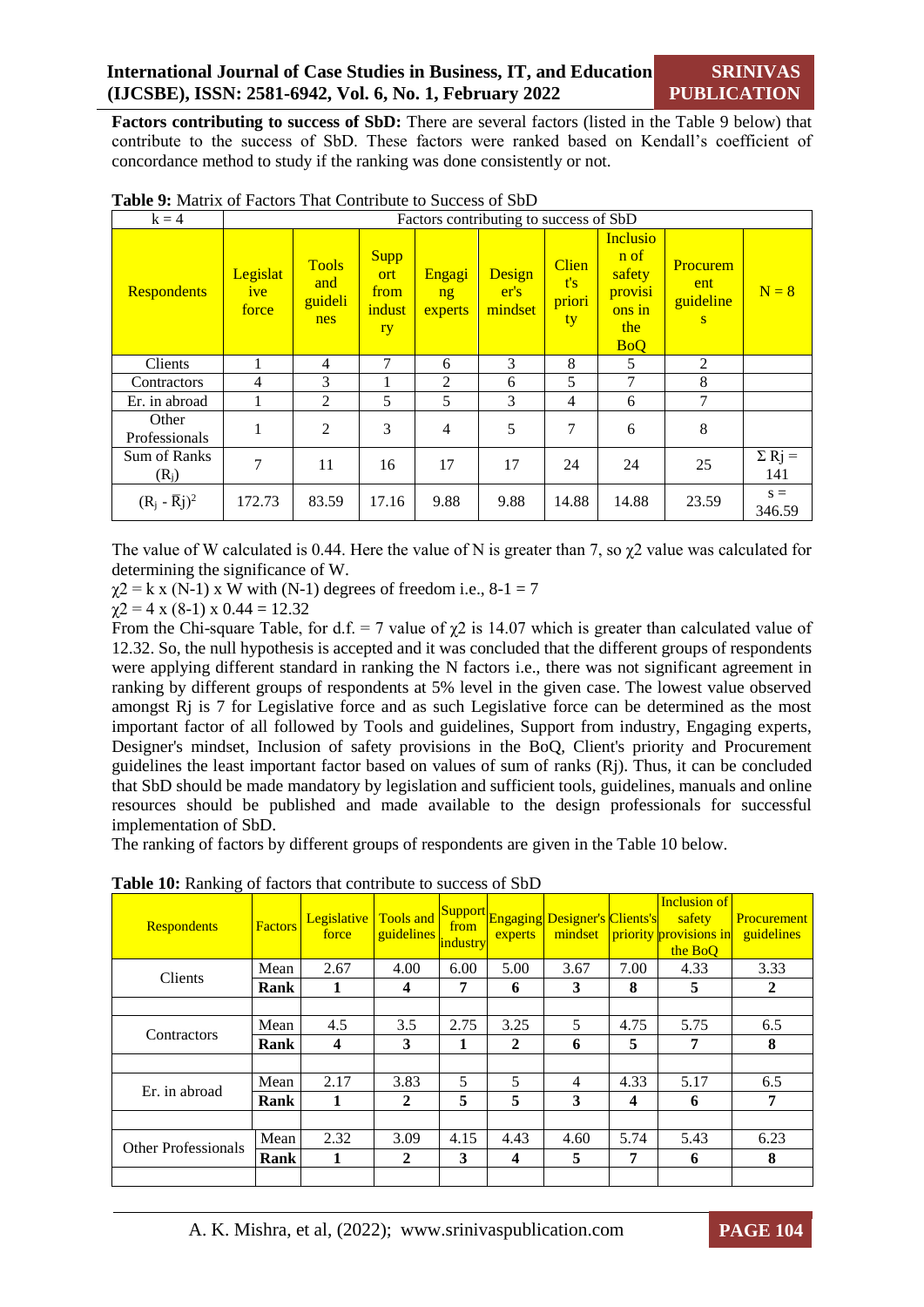#### **International Journal of Case Studies in Business, IT, and Education (IJCSBE), ISSN: 2581-6942, Vol. 6, No. 1, February 2022 SRINIVAS PUBLICATION**

| <b>Respondents</b>     |                      | Factors | Legislative<br>force | Tools and<br>quidelines industry | from | experts | Support Engaging Designer's Clients's |      | Inclusion of<br>safety<br>mindset priority provisions in<br>the BoO | <b>Procurement</b><br>guidelines |
|------------------------|----------------------|---------|----------------------|----------------------------------|------|---------|---------------------------------------|------|---------------------------------------------------------------------|----------------------------------|
|                        | $Exp. \le  Mean $    |         | 2.45                 | 3.55                             | 4.55 | 4.1     | 4.5                                   | 5.9  | 5.45                                                                | 5.55                             |
|                        | 5 years <b>Rank</b>  |         |                      |                                  | 5    | 3       | 4                                     | 8    | O                                                                   |                                  |
| Other<br>Professionals | Exp. 6 to Mean       |         | 1.76                 | 2.83                             | 3.9  | 4.66    | 4.79                                  | 5.69 | 5.72                                                                | 6.66                             |
|                        | 10 years <b>Rank</b> |         |                      | 2                                | 3    | 4       |                                       | 6    | 7                                                                   |                                  |
|                        | Exp.                 | Mean    | 5.75                 | 2.75                             | 4    | 4.5     | 3.75                                  | 5.25 | 3.25                                                                | 6.75                             |
|                        | 10 years <b>Rank</b> |         | 7                    |                                  | 4    | 5       | 3                                     | 6    | 2                                                                   | 8                                |

From the Table 10 above, it can be seen that apart from Contractors and Other Professionals with experience more than 10 years, the respondents from all the groups have ranked legislative force as the most important factor.

#### **7.6 Knowledge and Awareness about use of SbD in different Project Activities**

SbD relates to design related to safe construction, safe use, safe inspection, safe repair and maintenance and safe demolition. However only safe construction was selected by majority of 98.48% respondents which shows that there was a misconception regarding the SbD that it could be used only for the safety during construction period. It was also found that a certain group of respondents (59.09%) thinks that SbD deals with safety issues during safe use as well as safe repair and maintenance. From the figure below it can be seen that those group mostly includes respondents from Engineers in abroad and Other Professionals. The responses of different groups in isolation are shown in the Figure 2:



**Fig. 2:** Chart showing responses of various groups

# **7.7 Benefits and Problems of SbD**

The responses of different groups in isolation are tabulated as below:

|  |  |  |  | Table 11: Perception of Respondents about Benefits & Problems of SbD |  |
|--|--|--|--|----------------------------------------------------------------------|--|
|  |  |  |  |                                                                      |  |

| <b>Respondents</b>                                     |   | <b>Clients</b> |  | <b>Contractors</b> |   | Er. In Abroad | <b>Other Professionals</b> |        |  |  |
|--------------------------------------------------------|---|----------------|--|--------------------|---|---------------|----------------------------|--------|--|--|
| Description                                            |   | $\%$           |  | $\%$               | N | %             |                            | $\%$   |  |  |
| <b>Benefits of SbD</b>                                 |   |                |  |                    |   |               |                            |        |  |  |
| Easier and cheaper to minimize<br>risks in early stage | ⌒ | 66.67%         |  | 75.00%             |   | 83.33%        | 46                         | 80.70% |  |  |

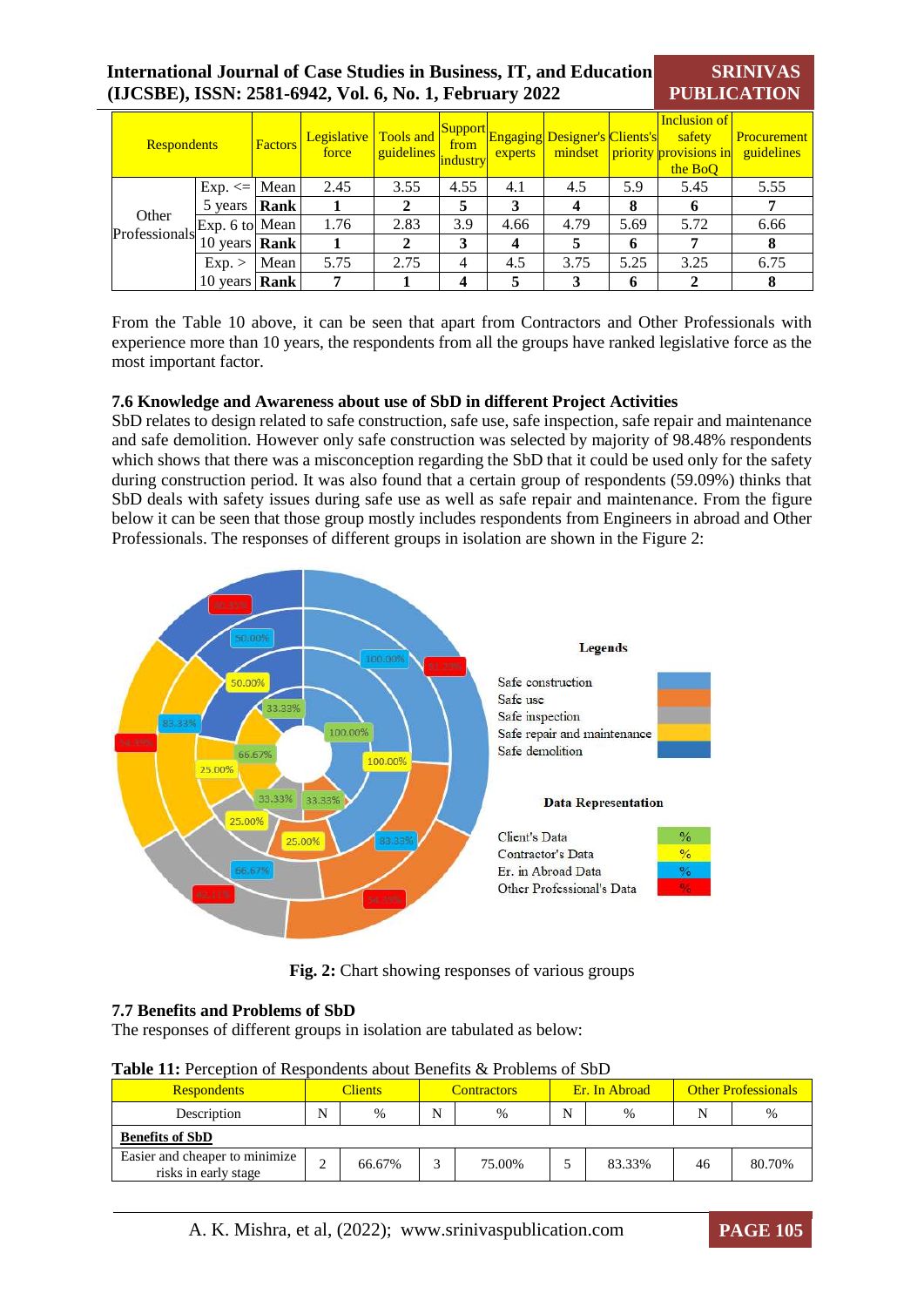| <b>International Journal of Case Studies in Business, IT, and Education</b> |
|-----------------------------------------------------------------------------|
| (IJCSBE), ISSN: 2581-6942, Vol. 6, No. 1, February 2022                     |

**SRINIVAS PUBLICATION**

| Efficient and effective to<br>manage risk in the design<br>phase                                                    | 2              | 66.67% | $\overline{4}$ | 100.00% | 6 | 100.00% | 36 | 63.16% |
|---------------------------------------------------------------------------------------------------------------------|----------------|--------|----------------|---------|---|---------|----|--------|
| Improves health, wellbeing and<br>productivity of workers                                                           | $\overline{c}$ | 66.67% | $\overline{c}$ | 50.00%  | 3 | 50.00%  | 38 | 66.67% |
| Reduce the need of PPE                                                                                              |                | 33.33% | 1              | 25.00%  | 1 | 16.67%  | 7  | 12.28% |
| Innovation of new ideas                                                                                             |                | 33.33% | 2              | 50.00%  | 1 | 16.67%  | 16 | 28.07% |
| <b>Problems of SbD</b>                                                                                              |                |        |                |         |   |         |    |        |
| Lack of design<br>guides/examples of safe design                                                                    | $\overline{c}$ | 66.67% | $\overline{c}$ | 50.00%  | 4 | 66.67%  | 41 | 71.93% |
| Contractors comes in late in<br>the design process impeding<br>the ability to clarify on<br>construction procedures | 1              | 33.33% | $\Omega$       | 0.00%   | 2 | 33.33%  | 28 | 49.12% |
| Quality/creativity of design<br>concepts is compromised                                                             | $\overline{c}$ | 66.67% | 2              | 50.00%  | 5 | 83.33%  | 23 | 40.35% |
| Interferences with the<br>contractor's means and<br>methods                                                         | 1              | 33.33% | $\Omega$       | 0.00%   | 2 | 33.33%  | 19 | 33.33% |
| Lack of organizational support                                                                                      | 1              | 33.33% | 1              | 25.00%  | 3 | 50.00%  | 17 | 29.82% |
| Cost consideration from the<br>Clients and or company                                                               |                | 33.33% | 2              | 50.00%  | 3 | 50.00%  | 28 | 49.12% |
| No mechanism in place to<br>check for consistency in safety<br>by design                                            | 1              | 33.33% | $\overline{c}$ | 50.00%  | 3 | 50.00%  | 30 | 52.63% |

Let's discuss in totality irrespective of table 11 where individual assessment was shown, around 84.85% of respondents considers that one of benefits of SbD is to minimize risks in early stage easily and cheaply. Also 72.73% of respondents think that managing risks in design phase efficiently and effectively is another benefit of the SbD whereas 68.18% of respondents think improving health, wellbeing and productivity of workers to be the benefits of SbD. Innovation of new ideas and reduced need of PPE were considered as benefits by 30.30% and 15.15% respectively.

74.24% of respondents thinks that lack of design guides are the major problems of SbD, alongside no mechanism to check for consistency in SbD and cost consideration from the Clients and or company being selected by 54.55% and 51.52% respectively. Also compromise in quality/creativity of design and no early contractor involvement was almost equally considered as problems of SbD by 48.48% and 46.97% respectively. The other two problems (inference with the contractor's means & methods and lack of organizational support) were selected by 33.33% of respondents each. Thus, it can be concluded that lack of design guides, manuals and online resources which could be used to enhance the knowledge of design professionals are the major problems for implementing the SbD. This shows that almost half of the respondents are not aware of the problems about SbD.

# **7.8 Duties of Designer**

There are several duties of designers (listed in the Table 12 below) that they must do to manage the health and safety in construction phase. The responses of different groups in isolation are tabulated as below:

| <b>Respondents</b>                   | <b>Clients</b> |          |   | <b>Contractors</b> |   | Er. In Abroad | <b>Other Professionals</b> |        |
|--------------------------------------|----------------|----------|---|--------------------|---|---------------|----------------------------|--------|
| Description                          | N              | %        | N | $\%$               | N | $\%$          |                            | %      |
| Designer must do                     |                |          |   |                    |   |               |                            |        |
| Make sure that they are<br>competent |                | 33.33%   |   | 25.00%             |   | 66.67%        | 21                         | 36.84% |
| Prepare method<br>statements for the |                | $0.00\%$ | 2 | 75.00%             | h | 100.00%       | 32                         | 56.14% |

#### **Table 12:** Duties of Designer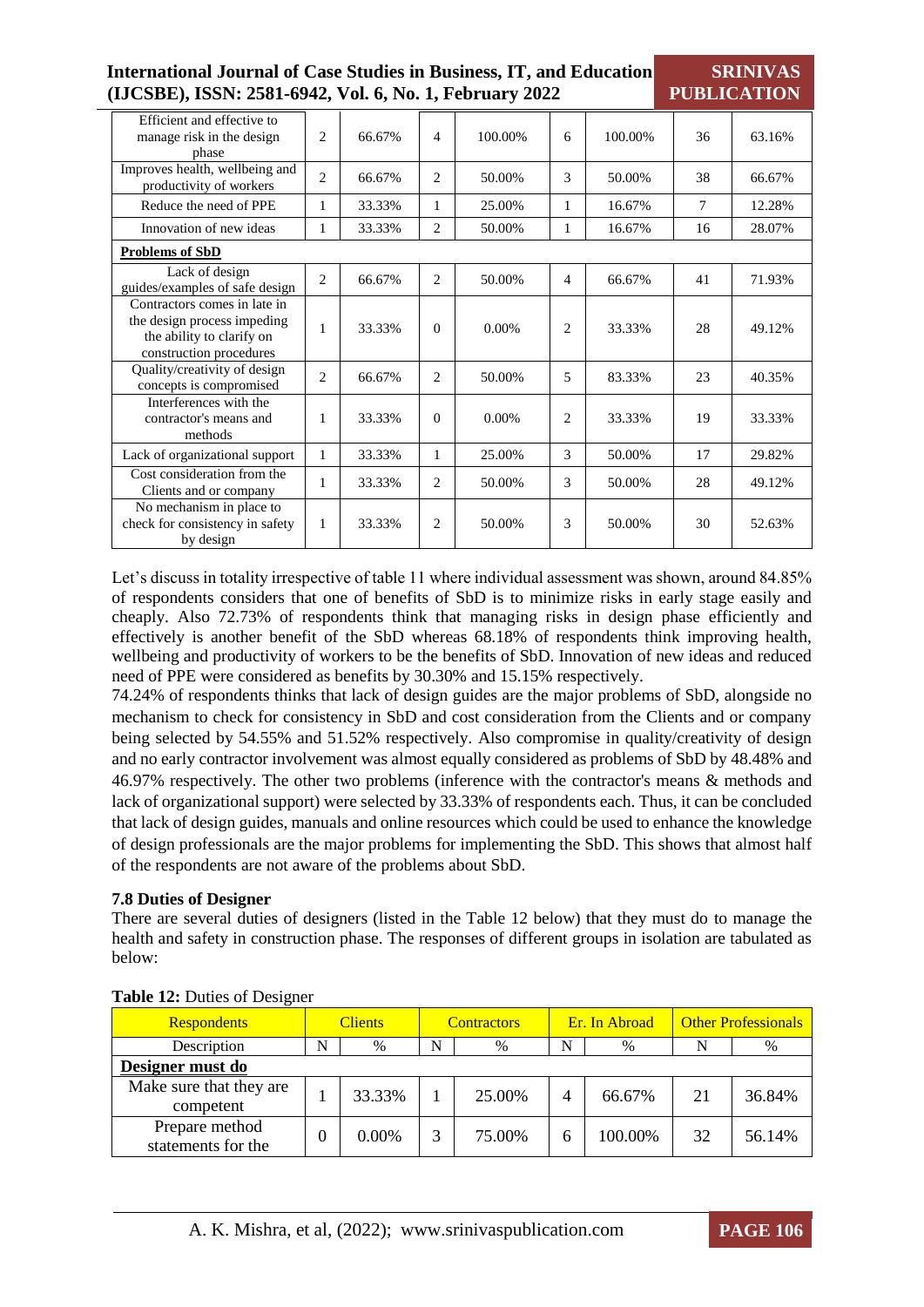**International Journal of Case Studies in Business, IT, and Education (IJCSBE), ISSN: 2581-6942, Vol. 6, No. 1, February 2022 PUBLICATION**

**SRINIVAS** 

| construction of their<br>designs                                                                                             |   |         |   |        |   |         |    |        |
|------------------------------------------------------------------------------------------------------------------------------|---|---------|---|--------|---|---------|----|--------|
| Prepare designs which<br>avoid foreseeable risk<br>during construction and<br>thereafter                                     | 3 | 100.00% | 3 | 75.00% | 6 | 100.00% | 39 | 68.42% |
| Provide adequate<br>information about the<br>design, and remaining<br>risks                                                  |   | 33.33%  | 3 | 75.00% | 5 | 83.33%  | 26 | 45.61% |
| Co-operate with the<br>Principal Designer &<br>with other designers                                                          | 1 | 33.33%  | 2 | 50.00% | 5 | 83.33%  | 27 | 47.37% |
| Prepare the health and<br>safety File                                                                                        |   | 33.33%  | 2 | 50.00% | 5 | 83.33%  | 26 | 45.61% |
| Co-ordinate their work<br>with that of others in<br>order to improve the way<br>in which risks are<br>managed and controlled | 1 | 33.33%  | 3 | 75.00% | 4 | 66.67%  | 26 | 45.61% |

Again, considering together as different of table 12, 77.27% of respondents have selected preparing design that avoid the foreseeable risks during construction and thereafter as major duties of designer. 62.12% have considered preparing method statement for construction of design and 51.52% have selected preparing health and safety file as the duties of designer. However, both of them are not the duties of designer, significant number of respondents have opted for them. This clearly shows that the respondents lack the knowledge and awareness about the SbD. Preparing method statement are the duties of contractors whereas preparing health and safety files are the duties of safety officer. The remaining duties mentioned in the Table 12 above were selected by nearly half of the respondents. This shows that nearly half of respondents are not aware of duties of designer.

# **8. CONCLUSION AND RECOMMENDATION :**

Safety by Design is an intervention that is gaining interest in the construction industry in European countries, USA, Australia and others, but still it has not become the part of standard design practice. In case of Nepal, it was found that the design professionals have heard of it but they do not have adequate knowledge about it.

# **8.1 Conclusion:**

Most of the design professionals have heard of SbD from 2011 to 2020 during the college as a part of curriculum, but their understanding to SbD was found to be satisfactory to good. Understanding of the Clients was found to be satisfactory whereas that of Contractors was found to be good. Also understanding of Engineers in abroad was good. Similarly understanding of other design professionals with experience more than 10 years was found to be good whereas that of experience 6 to 10 years was satisfactory. Almost all of the design professionals from Clients, Contractors, Engineers in abroad and other design professionals think that implementation of SbD is very important however most of them haven't received training related to SbD.

Most of design professionals think that designers play important role in improving the safety status of the site as SbD is effective to improve the injuries and fatalities rate and they agree that SbD should be included in their professional duty, however the study also showed that they rarely get to address the worker's health and safety during the design phase. Most of the design professionals think that early contractor involvement is essential for SbD, as Contractors are the ones who faces most of the hazards during construction phase and they know the best way to deal with them. However, the contract management practices in Nepal merely follow the concept of early contractor involvement. Most of the

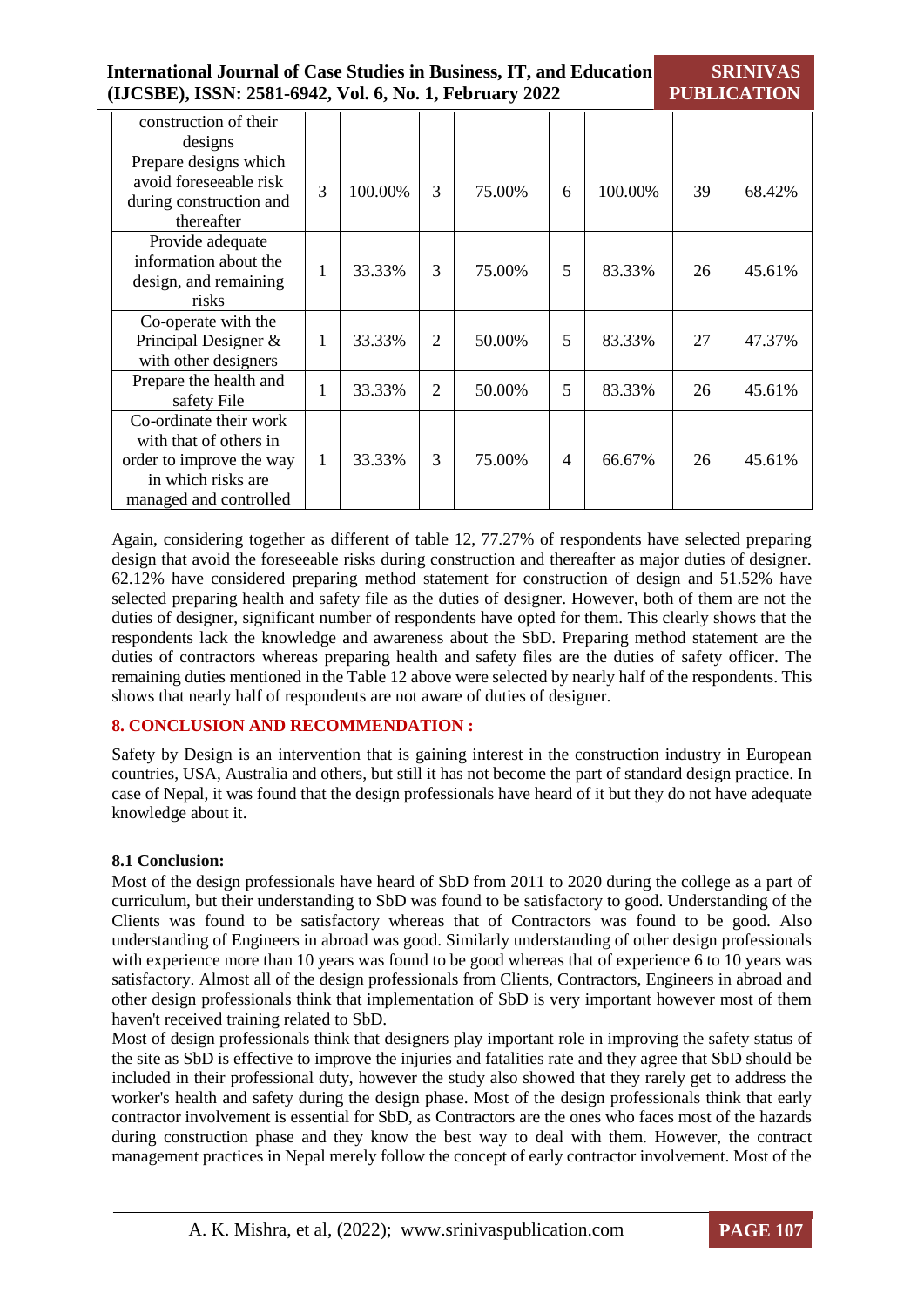design professionals agreed that there are not sufficient guidelines, manuals, online resources or other materials that facilitate in using the SbD approach.

Almost all the design professionals agreed that Training Courses and handbook with pictorial representation are the best way that helps professionals better understand about the SbD and use it in construction industry. Also, online forum for design engineers could be effective in helping the design professionals better understand about the SbD. Limited knowledge regarding SbD was considered as the most important factor that restricted the use of SbD in the construction industry. Also, no regulatory provisions and designer's limited experience were the ones to restrict the use of SbD. Regarding the factors contributing to the success of SbD, design professionals agreed that legislative force is the most important factor followed by tools and guidelines related to SbD. Apart from them engaging the SbD experts and support from industry are equally important for success of SbD. Thus, it can be concluded that despite most of them have heard about SbD, due to their limited knowledge SbD approach has not been implemented in the site.

Research shall be conducted to access the status and practice of Safety by Design along with designer's motivation to implement the concept of SbD can be studied in the future studies. Another topic for further study could be the Job Safety Analysis of the activities listed in the discussion section that are required for construction of transmission line project.

#### **9. ACKNOWLEDGEMENT :**

The researchers feel the study is still live and thanks all the professionals and supporting hands with a hope that you will help us again to analyze and develop safety by design mechanism for the project.

#### **REFERENCES :**

[1] Safe Work Australia, (2012). Australian Work Health and Safety Strategy 2012 – 2022, Safe Work Aust., p. 18, [Online]. Available: http://www.safeworkaustralia.gov.au/ sites/SWA/about/ Publications/ Documents/823/Measuring-Progress-Against-Targets.pdf%5Cnhttps://

[2] Lingard, H. (2015). Construction Work Health and Safety Safety in Design. A Report prepared by RMIT University's Centre for Construction Work Health and safety Research. Commisioned by the Australian Constructors Association Available at [http://www.rmit.edu.au/research/health-safety](http://www.rmit.edu.au/research/health-safety-research)[research](http://www.rmit.edu.au/research/health-safety-research)

[3] Gambatese, H. A. Hinze, J. W., and Haas, C. T. (1997). Tool to Design for Construction Worker Safety, J. Archit. Eng., 3(1), 32–41. DOI: 10.1061/(asce)1076-0431(1997)3:1(32). [Google Scholar](https://ascelibrary.org/doi/abs/10.1061/(ASCE)1076-0431(1997)3:1(32)) ×

[4] Safe Work Australia, Code of Practice, July. 2012. [Google Scholar](https://www.alrc.gov.au/wp-content/uploads/2019/08/68.safeworkaustralia.pdf) ×

[5] Behm, M. (2005). Linking construction fatalities to the design for construction safety concept. Saf. Sci., 43(8), 589–611. DOI: 10.1016/j.ssci.2005.04.002. [Google Scholar](https://www.sciencedirect.com/science/article/pii/S0925753505000731) ×

[6] NIOSH, (2008). Guide for instructors. pp. 121–134, DOI: 10.4324/9780203030899.ax1.

[7] Mishra, A. K., & Joshi, K. R. (2020). Practice of Safety Culture Principles. Palarch's Journal of Archaeology of Egypt/Egyptology, 17(6), 13986 - 13998. [Google Scholar](https://www.archives.palarch.nl/index.php/jae/article/view/3983)<sup> $\lambda$ </sup>

[8] Gambatese, J. and J. Hinze, (1999). Addressing construction worker safety in the design phase. Organ. Manag. Constr. Shap. Theory Pract. *2*(1) Manag. Constr. Proj. Manag. Risk, pp. 871–880. DOI: 10.4324/9780203477090.

[Google Scholar](https://www.sciencedirect.com/science/article/pii/S0926580598001095) ×

[9] Site Safe New Zealand, (2019). Safety in Design in Construction: An Introduction, June, 1–23. [Online]. Available: [https://www.sitesafe.org.nz/globalassets/guides-and-resources/health-and-safety](https://www.sitesafe.org.nz/globalassets/guides-and-resources/health-and-safety-guides/safetyindesigninconstructionguide.pdf)[guides/safetyindesigninconstructionguide.pdf](https://www.sitesafe.org.nz/globalassets/guides-and-resources/health-and-safety-guides/safetyindesigninconstructionguide.pdf)

[10] Gambatese, J. A., Behm, M. and Hinze, J. W. (2005). Viability of Designing for Construction Worker Safety, J. Constr. Eng. Manag., *131*(9), 1029–1036, DOI: 10.1061/(asce)0733-9364.